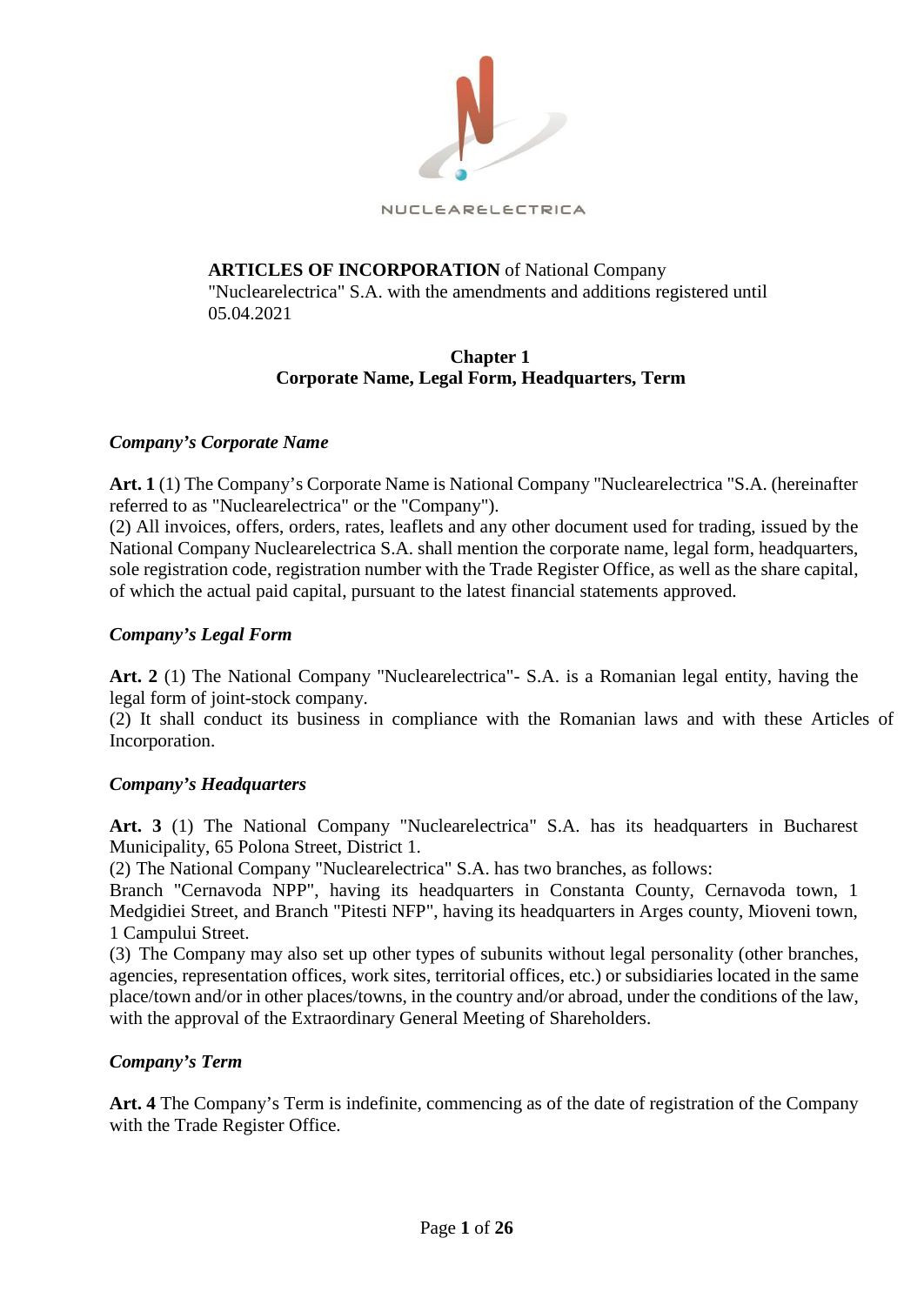

## **Chapter 2 Purpose and Scope of Business**

## *Purpose and Scope of Business*

Art. 5. (1) Nuclearelectrica's purpose is the generation and sale of electricity, by performing, in compliance with the legislation in force, trading acts appropriate to its scope of business, approved by these Articles of Incorporation.

(2) The main field of business: NACE Code 351 – Electric power generation, transmission and distribution

(3) The Company's main activity: NACE Code 3511 - Production of electricity

(4) As secondary purpose, the Company also carries out the following

activities:

NACE Code – 0162 Support activities for animal production;

NACE Code - 0210 Silviculture and other forestry activities;

NACE Code - 0240 Support services to forestry;

NACE Code - 0710 Mining of iron ores;

NACE Code - 0721 Mining of uranium and thorium ores;

NACE Code - 0729 Mining of other non-ferrous metal ores;

NACE Code - 0811 Quarrying of ornamental and building stone, limestone, gypsum, chalk and slate;

NACE Code - 0812 Operation of gravel and sand pits; mining of clays and kaolin;

NACE Code - 0891 Mining of chemical and fertilizer minerals;

NACE Code - 0899 Other mining and quarrying n.e.c.;

NACE Code - 0990 Support activities for other mining and quarrying;

NACE Code - 1071 Manufacture of bread; manufacture of fresh pastry goods and cakes;

NACE Code - 1072 Manufacture of rusks and biscuits; manufacture of preserved pastry goods and cakes;

NACE Code - 1085 Manufacture of prepared meals and dishes;

NACE Code - 1089 Manufacture of other food products n.e.c.;

NACE Code - 1610 Sawmilling and planing of wood;

NACE Code - 1622 Manufacture of assembled parquet floors;

NACE Code - 1623 Manufacture of other builders' carpentry and joinery;

NACE Code - 1624 Manufacture of wooden containers;

NACE Code - 1629 Manufacture of other products of wood; manufacture of articles of cork,

straw and plaiting materials;

NACE Code - 1723 Manufacture of paper stationery;

- NACE Code 1812 Other printing n.e.c.;
- NACE Code 1813 Pre-press and pre-media services;
- NACE Code 1814 Binding and related services;
- NACE Code 1820 Reproduction of recorded media;

NACE Code - 2011 Manufacture of industrial gases;

NACE Code - 2013 Manufacture of other inorganic basic chemicals;

NACE Code - 2120 Manufacture of pharmaceutical preparations;

NACE Code - 2369 Manufacture of other articles of concrete, plaster and cement;

NACE Code - 2370 Cutting, shaping and finishing of stone;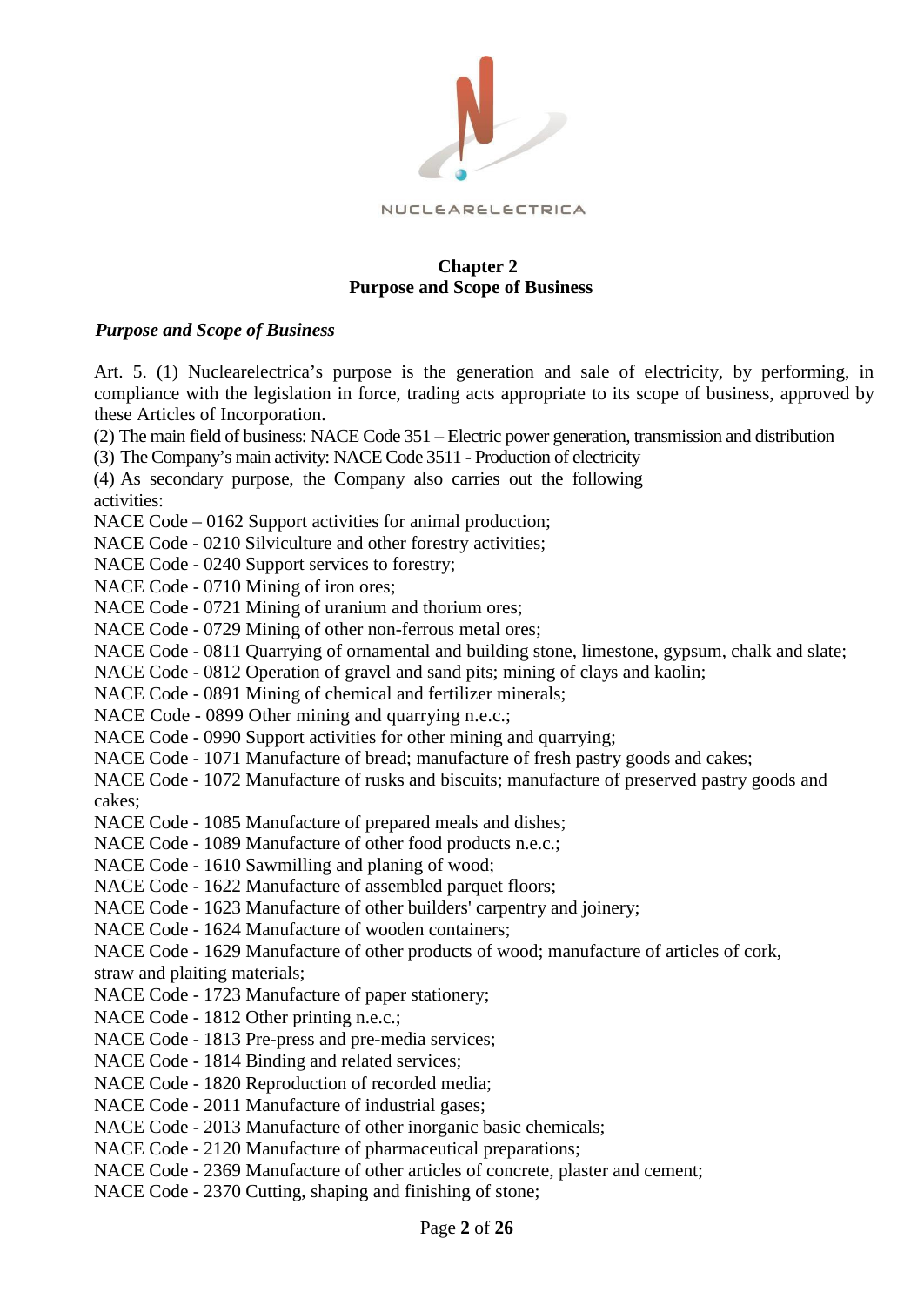

NACE Code - 2391 Production of abrasive products; NACE Code - 2399 Manufacture of other non-metallic mineral products n.e.c.; NACE Code - 2433 Cold forming or folding; NACE Code - 2446 Processing of nuclear fuel; NACE Code - 2511 Manufacture of metal structures and parts of structures; NACE Code - 2512 Manufacture of doors and windows of metal; NACE Code - 2550 Forging, pressing, stamping and roll-forming of metal; powder metallurgy; NACE Code - 2561 Treatment and coating of metals; NACE Code - 2562 Machining; NACE Code - 2571 Manufacture of cutlery; NACE Code - 2592 Manufacture of light metal packaging; NACE Code - 2593 Manufacture of wire products, chain and springs; NACE code – 2594 Manufacture of fasteners and screw machine products; NACE code – 2599 Manufacture of other fabricated metal products n.e.c.; NACE Code - 2812 Manufacture of fluid power equipment; NACE Code - 2813 Manufacture of other pumps and compressors; NACE Code - 2815 Manufacture of bearings, gears, gearing and driving elements; NACE code – 2822 Manufacture of lifting and handling equipment; NACE code – 2892 Manufacture of machinery for mining, quarrying and construction; NACE code – 3299 Other manufacturing n.e.c.; NACE code – 3311 Repair of fabricated metal products; NACE Code - 3312 Repair of machinery; NACE Code - 3319 Repair of other equipment; NACE Code - 3320 Installation of industrial machinery and equipment; NACE Code - 3513 Distribution of electricity; NACE code – 3514 Trade of electricity; NACE code – 3530 Steam and air conditioning supply; NACE code – 3600 Water collection, treatment and supply; NACE code – 3700 Sewerage; NACE code – 3811 Collection of non-hazardous waste; NACE code – 3812 Collection of hazardous waste; NACE Code - 3821 Treatment and disposal of non-hazardous waste; NACE Code - 3822 Treatment and disposal of hazardous waste; NACE Code - 3831 Dismantling of wrecks and recovery of materials; NACE code – 3832 Recovery of sorted recyclable materials; NACE code – 3900 Remediation activities and other waste management services; NACE Code - 4110 Development of building projects; NACE Code - 4120 Construction of residential and non-residential buildings; NACE Code - 4211 Construction of roads and motorways; NACE code – 4212 Construction of railways and underground railways; NACE code – 4213 Construction of bridges and tunnels; NACE code - 4221 - Construction of utility projects for fluids; NACE Code - 4291 Construction of water projects; NACE Code - 4299 Construction of other civil engineering projects n.e.c.; NACE Code - 4311 Demolition; NACE Code - 4312 Site preparation;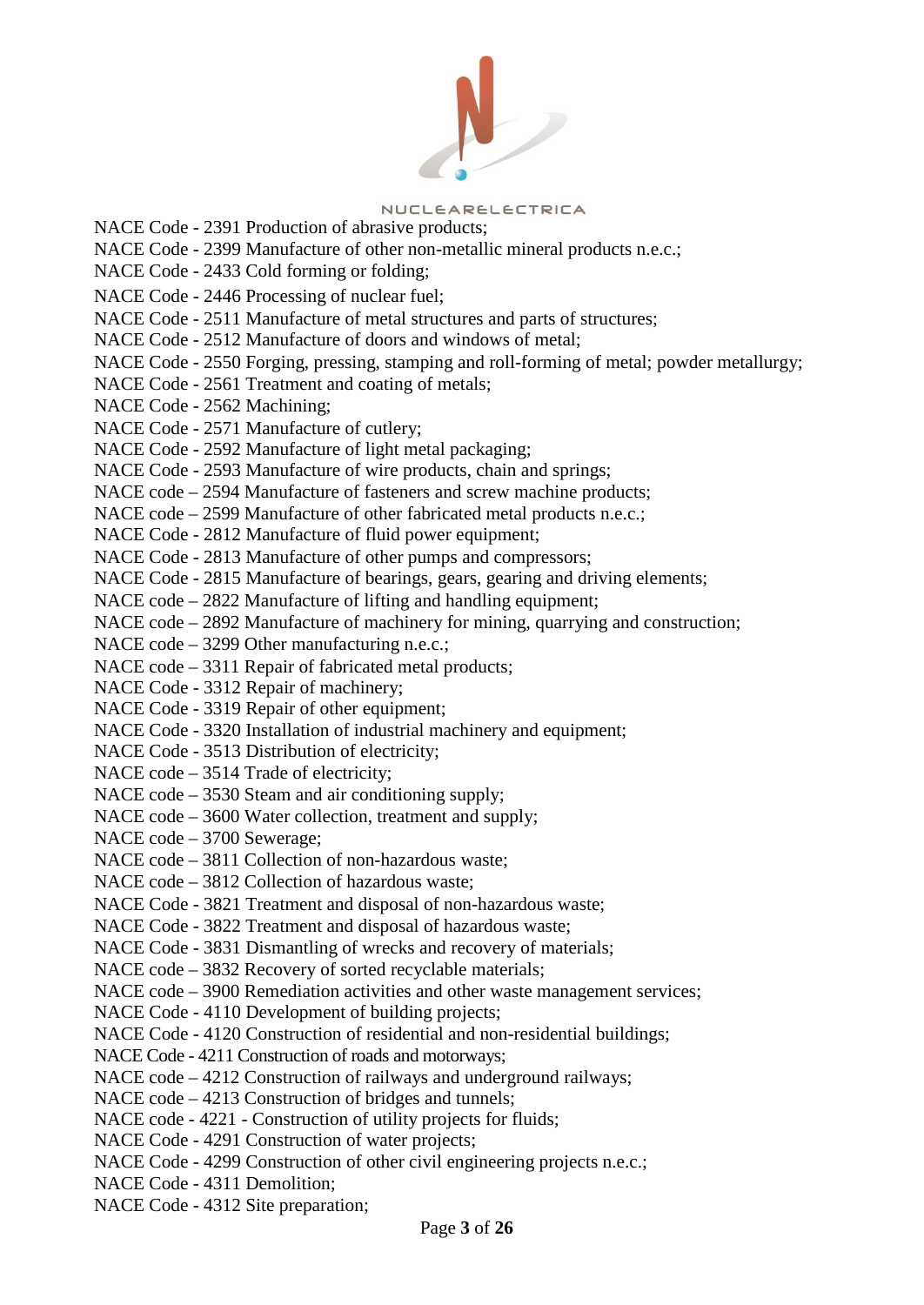

NACE Code - 4313 Test drilling and boring; NACE Code - 4321 Electrical installation; NACE Code - 4322 Plumbing, heat and air-conditioning installation; NACE Code - 4329 Other construction installation; NACE Code - 4331 Plastering; NACE Code - 4332 Joinery installation; NACE Code - 4333 Floor and wall covering; NACE Code - 4334 Painting and glazing; NACE Code - 4339 Other building completion and finishing; NACE Code - 4391 Roofing activities; NACE Code - 4399 Other specialized construction activities n.e.c.; NACE Code - 4511 Sale of cars and light motor vehicles (under 3.5 tons); NACE Code - 4519 Sale of other motor vehicles; NACE Code - 4520 Maintenance and repair of motor vehicles; NACE Code - 4662 Wholesale of machine tools; NACE Code - 4671 Wholesale of solid, liquid and gaseous fuels and related products; NACE Code - 4676 Wholesale of other intermediate products; NACE Code - 4677 Wholesale of waste and scrap; NACE Code - 4690 Non-specialized wholesale trade; NACE Code - 4721 Retail sale of fruit and vegetables in specialized stores; NACE Code - 4725 Retail sale of beverages in specialized stores; NACE Code - 4729 Other retail sale of food in specialized stores; NACE Code - 4920 Freight rail transport; NACE Code - 4931 Urban and suburban passenger land transport; NACE Code - 4939 Other passenger land transport n.e.c.; NACE code – 4941 Freight transport by road; NACE code – 4942 Removal services; NACE Code - 5030 Inland passenger water transport; NACE Code - 5040 Inland freight water transport; NACE Code - 5210 Warehousing and storage; NACE Code - 5222 Service activities incidental to water transportation; NACE Code - 5224 Cargo handling; NACE Code - 5320 Other postal and courier activities; NACE Code - 5510 Hotels and similar accommodation; NACE Code - 5520 Holiday and other short-stay accommodation; NACE Code - 5530 Camping grounds, recreational vehicle parks and trailer parks; NACE code – 5590 Other accommodation; NACE code – 5610 Restaurants; NACE Code - 5621 Event (catering) activities; NACE Code - 5629 Other food service activities n.e.c.; NACE Code - 5811 Book publishing; NACE Code - 5812 Publishing of directories and mailing lists; NACE Code - 5813 Publishing of newspapers; NACE code – 5814 Publishing of journals and periodicals; NACE code – 5819 Other publishing activities; NACE Code - 5821 Publishing of computer games;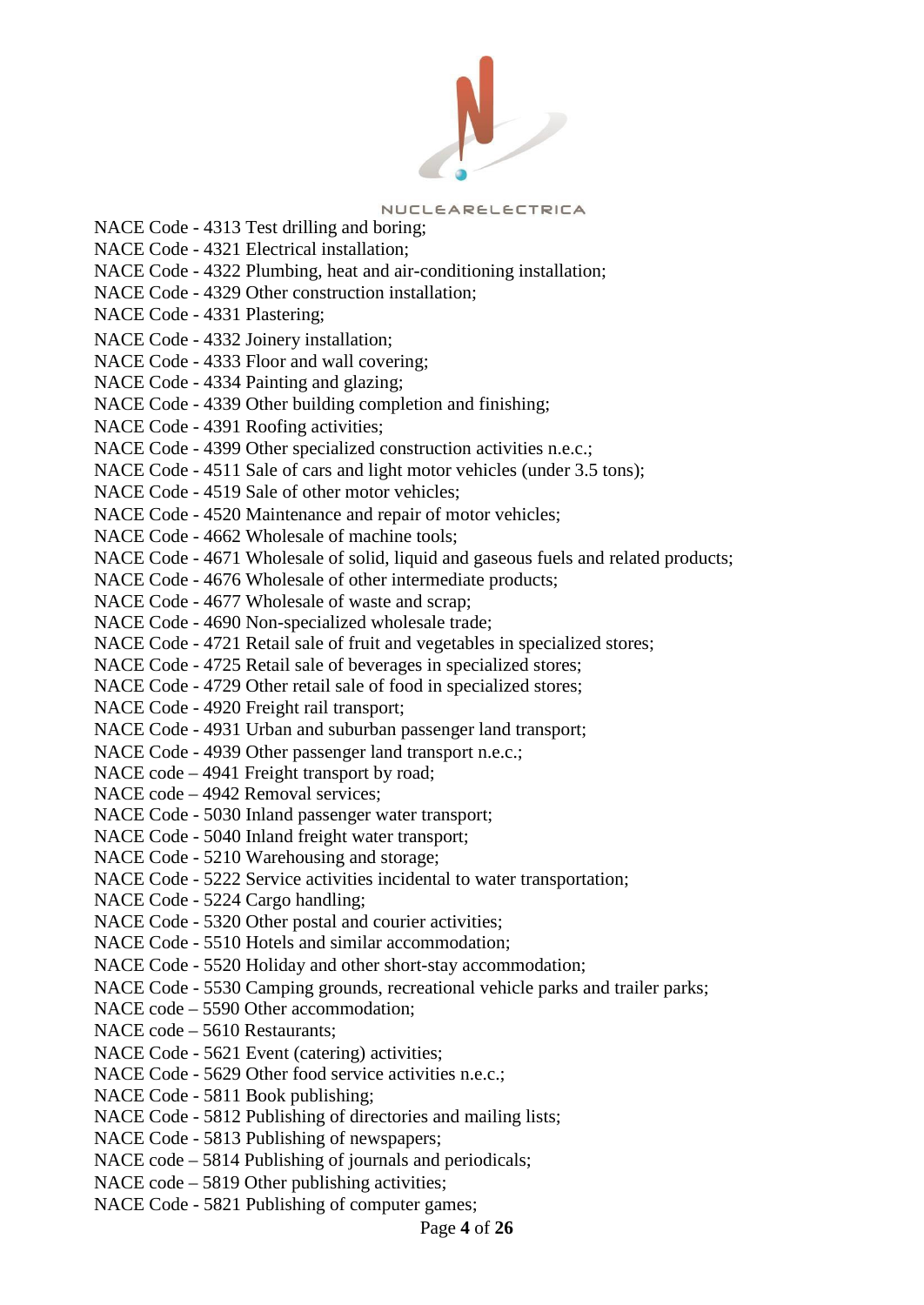

NACE Code - 5829 Other software publishing; NACE Code - 5920 Sound recording and music publishing activities; NACE Code - 6010 Radio broadcasting; NACE Code - 6020 Television programming and broadcasting activities; NACE Code - 6110 Wired telecommunications activities; NACE Code - 6120 Wireless telecommunications activities; NACE Code - 6130 Satellite telecommunications activities; NACE Code - 6190 Other telecommunications activities; NACE Code - 6201 Computer programming activities; NACE Code - 6202 Computer consultancy activities; NACE Code - 6203 Computer facilities management activities; NACE Code - 6209 Other information technology and computer service activities; NACE Code - 6311 Data processing, hosting and related activities; NACE Code - 6399 Other information service activities n.e.c.; NACE Code - 6420 Activities of holding companies; NACE Code - 6810 Buying and selling of own real estate; NACE Code - 6820 Renting and operating of own or leased real estate; NACE Code - 6832 Management of real estate on a fee or contract basis; NACE Code - 7010 Activities of head offices; NACE Code - 7021 Public relations and communication activities; NACE Code - 7022 Business and other management consultancy activities; NACE Code - 7111 Architectural activities; NACE Code - 7112 Engineering activities and related technical consultancy; NACE Code - 7120 Technical testing and analysis; NACE Code - 7211 Research and experimental development on biotechnology; NACE Code - 7219 Other research and experimental development on natural sciences and engineering; NACE Code - 7220 Research and experimental development on social sciences and humanities; NACE Code - 7311 Advertising agencies; NACE Code - 7312 Media representation; NACE Code - 7320 Market research and public opinion polling; NACE Code - 7410 Specialized design activities; NACE Code - 7420 Photographic activities; NACE Code - 7430 Translation and interpretation activities; NACE Code - 7490 Other professional, scientific and technical activities n.e.c.; NACE Code - 7711 Renting and leasing of cars and light motor vehicles; NACE Code - 7712 Renting and leasing of trucks; NACE Code - 7734 Renting and leasing of water transport equipment; NACE Code - 7739 Renting and leasing of other machinery, equipment and tangible goods n.e.c.; NACE Code - 7740 Leasing of intellectual property and similar products, except copyrighted works; NACE Code - 7810 Activities of employment placement agencies; NACE Code - 7820 Temporary employment agency activities; NACE Code - 7830 Other human resources provision; NACE Code - 7990 Other reservation service and related activities; NACE Code - 8020 Security systems service activities;

## Page **5** of **26**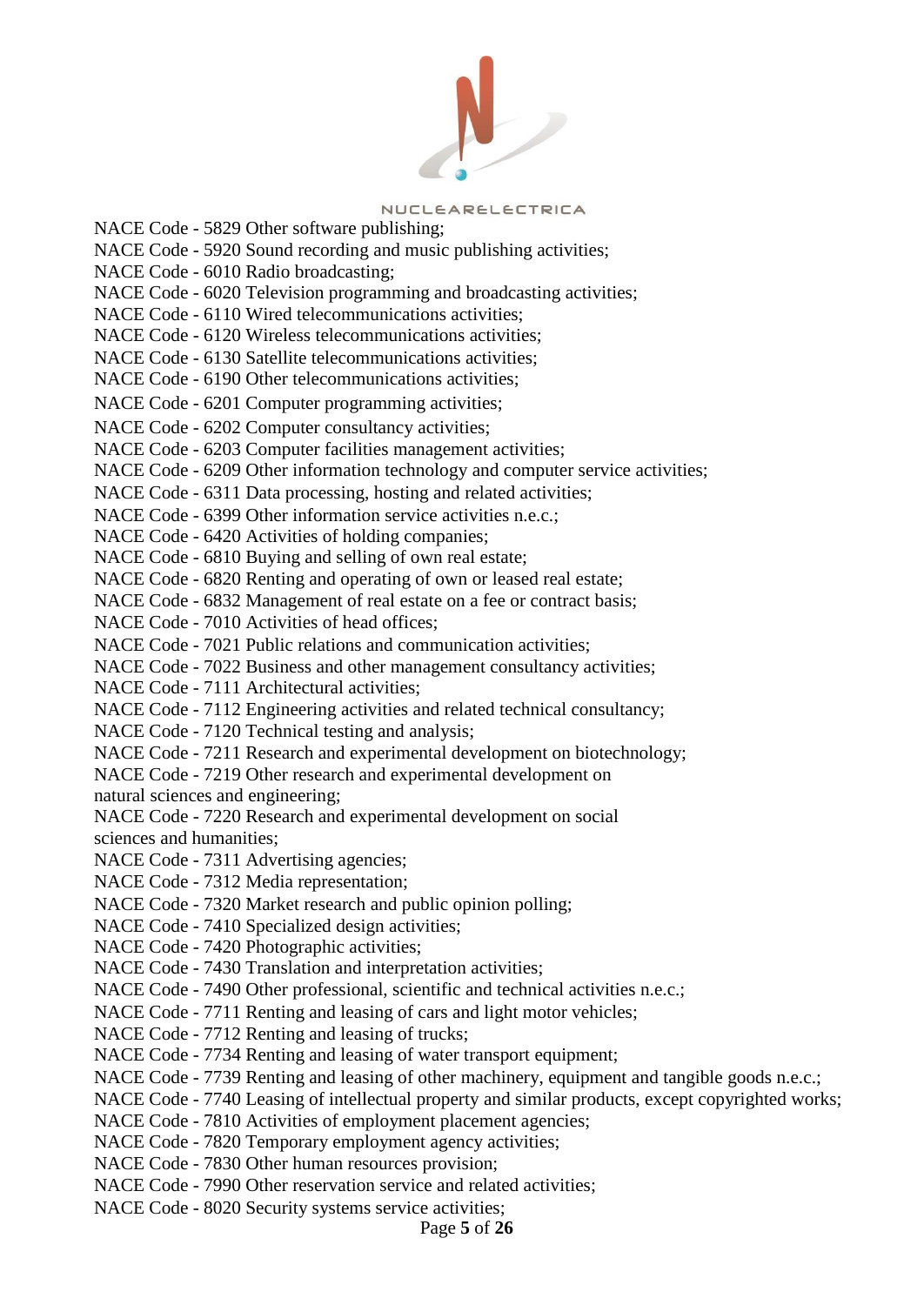

NACE Code - 8110 Combined facilities support activities; NACE Code - 8121 General cleaning of buildings; NACE Code - 8122 Other building and industrial cleaning activities; NACE Code - 8129 Other cleaning activities; NACE Code - 8211 Combined office administrative service activities; NACE Code - 8219 Photocopying, document preparation and other specialized office support activities; NACE Code - 8230 Organization of conventions and trade shows; NACE Code - 8291 Activities of collection agencies and credit bureaus; NACE Code - 8292 Packaging activities; NACE Code - 8299 Other business support service activities n.e.c.; NACE Code - 8425 Fire service activities; NACE Code - 8532 Technical and vocational secondary education; NACE Code - 8551 Sports and recreation education; NACE Code - 8552 Cultural education (foreign languages, music, theatre, dance, fine arts, etc.); NACE Code - 8559 Other education n.e.c.; NACE Code - 8560 Educational support activities; NACE Code - 8690 Other human health activities; NACE code – 9312 Activities of sports clubs; NACE code – 9319 Other sports activities; NACE Code - 9329 Other amusement and recreation activities; NACE Code - 9411 Activities of business and employers membership organizations; NACE Code - 9412 Activities of professional membership organizations;

- NACE Code 9511 Repair of computers and peripheral equipment;
- NACE Code 9601 Washing and (dry-)cleaning of textile and fur products.

## *Amending the Scope of Business*

Art. 6 The amendment of the scope of business shall be implemented through the resolution of the Extraordinary General Meeting of Shareholders, under the conditions and in compliance with the legislation in force.

## **Chapter 3 Share Capital, Shares and Bonds**

## **Share Capital**

**Art. 7** (1) The share capital of the trading company is RON **3,016,438.940**, fully subscribed and paid by the Company's shareholders. The share capital is divided into **301,643,894** registered shares, issued in dematerialized form, having a nominal value of RON 10.00 each.

(2) The Company's share capital is owned by the following Shareholders, as follows:

a) The Romanian State, through the Ministry of Economy, Energy and Business Environment (the competent Ministry) owns a total of **248**,**850,476** shares, with a total value of RON **2,488,504,760**, accounting for a share of **82.4981 %** of the Company's share capital;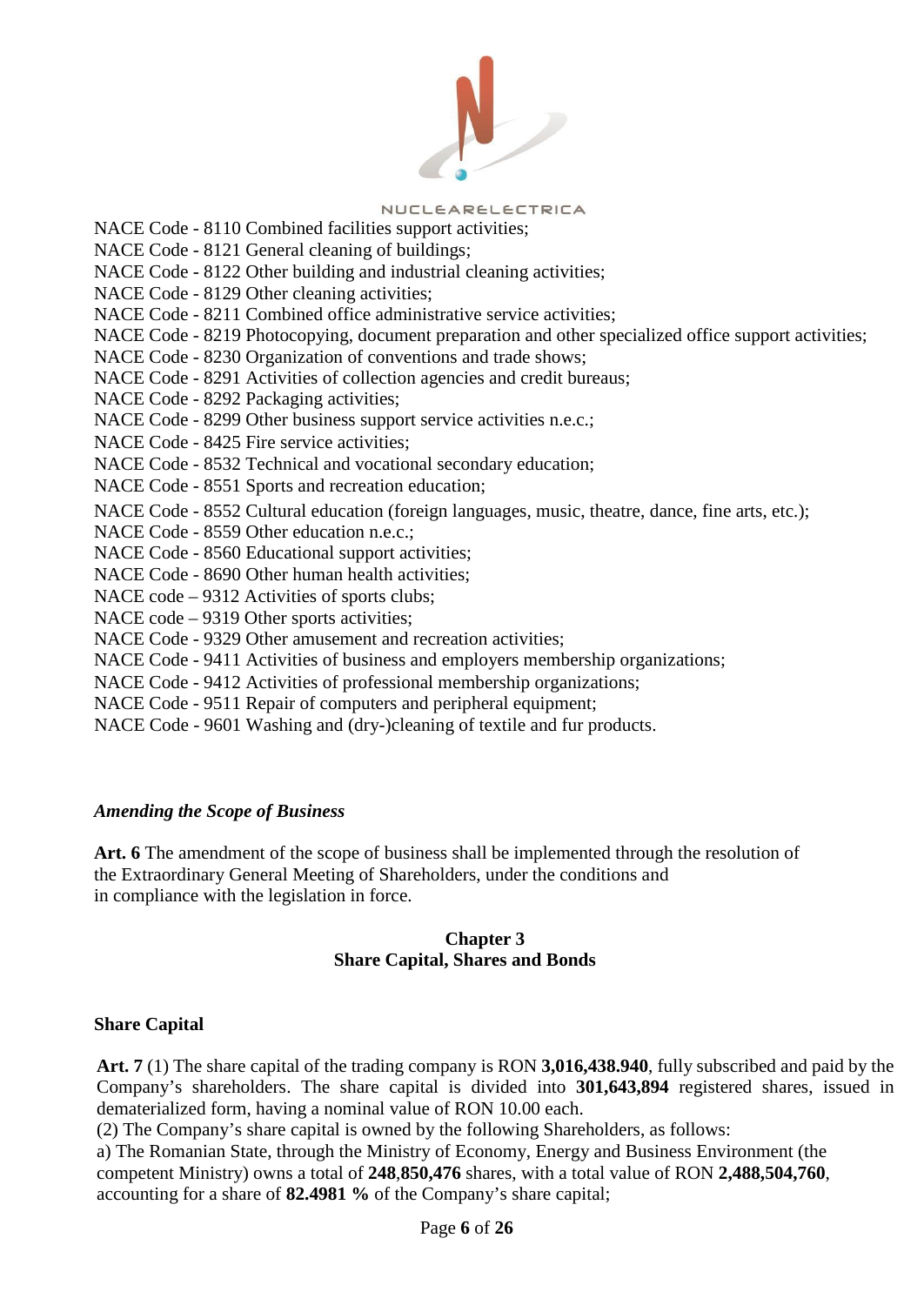

c) Other Shareholders, Romanian and foreign natural persons and legal entities own a total of **52,793,418** shares, with a total value of RON **527,934,180**, accounting for a share of **17.5019 %** of the Company's share capital.

(3) The identification details of each shareholder, the contribution of each of them to the share capital, the number of shares each is entitled to, and the participation in the total share capital are included in the Register of Shareholders, kept in a computer system of the Central Depository.

(4) The rights and obligations related to the share capital of Nuclearelectrica for the proportion of the share capital held by the Romanian State, are exercised on behalf and on account of the Romanian State, by the competent ministry, under the authority whereof the Company is placed.

### *Share Capital Reduction or Increase*

**Art. 8** (1) The share capital may be reduced or increased based on the resolution of the Extraordinary General Meeting of Shareholders, under the conditions, and in compliance with the procedures laid down by the law. (2) The share capital may be increased by:

a) new contributions in cash and/or in-kind, under the conditions of the law;

b) incorporation of reserves, except for legal reserves and favorable differences resulting from the revaluation of the corporate assets and legal reserves, as well as of the benefits or share issue premiums;

c) compensation of some liquid and chargeable debts from Nuclearelectrica with its shares;

d) other sources determined by the General Meeting of Shareholders, pursuant to the law.

(3)The shares issued for the share capital increase shall be offered for subscription first of all to the existing shareholders, on a pro rata basis, in relation to the number of shares they own, granting them, in this regard, a right of preference to subscribe for newly issued shares. The right of preference shall be exercised in compliance with the provisions of the applicable legislation.

(4) The share capital may be reduced by:

a) reducing the number of shares;

b) reducing the nominal value of the shares;

c) acquiring own shares, followed by their annulment;

d) any other procedures governed by the law.

(5) If the Board of Directors finds that, following some losses established by the approved annual financial statements, the Company's net assets, determined as the difference between the Company's total assets and its total liabilities, has decreased to less than half of the subscribed share capital, it shall immediately convene the Extraordinary General Meeting of Shareholders to decide whether the Company should be dissolved. If the dissolution is not decided, the Company shall be required, by the end of the financial year subsequent to that one in which the losses were found, to proceed with the reduction of the share capital by an amount at least equal to that of the losses which could not be covered by reserves, if during this timeframe the Company's net assets were not reinstated to a value at least equal to half of the share capital. (6) The share capital reduction may only be implemented two months after the date of publication in the Official Gazette of Romania, Part IV, of the Resolution of the Extraordinary General Meeting of Shareholders, pursuant to the legal provisions."

## *Shares*

Art. 9 (1) The Company's shares are nominal, of equal values and are issued in dematerialized form, by registration in the account and grant equal rights to their holders.

(2) The nominal value of a share amounts to 10 RON.

(3) The shares are indivisible with respect to Nuclearelectrica, which only recognize one owner for each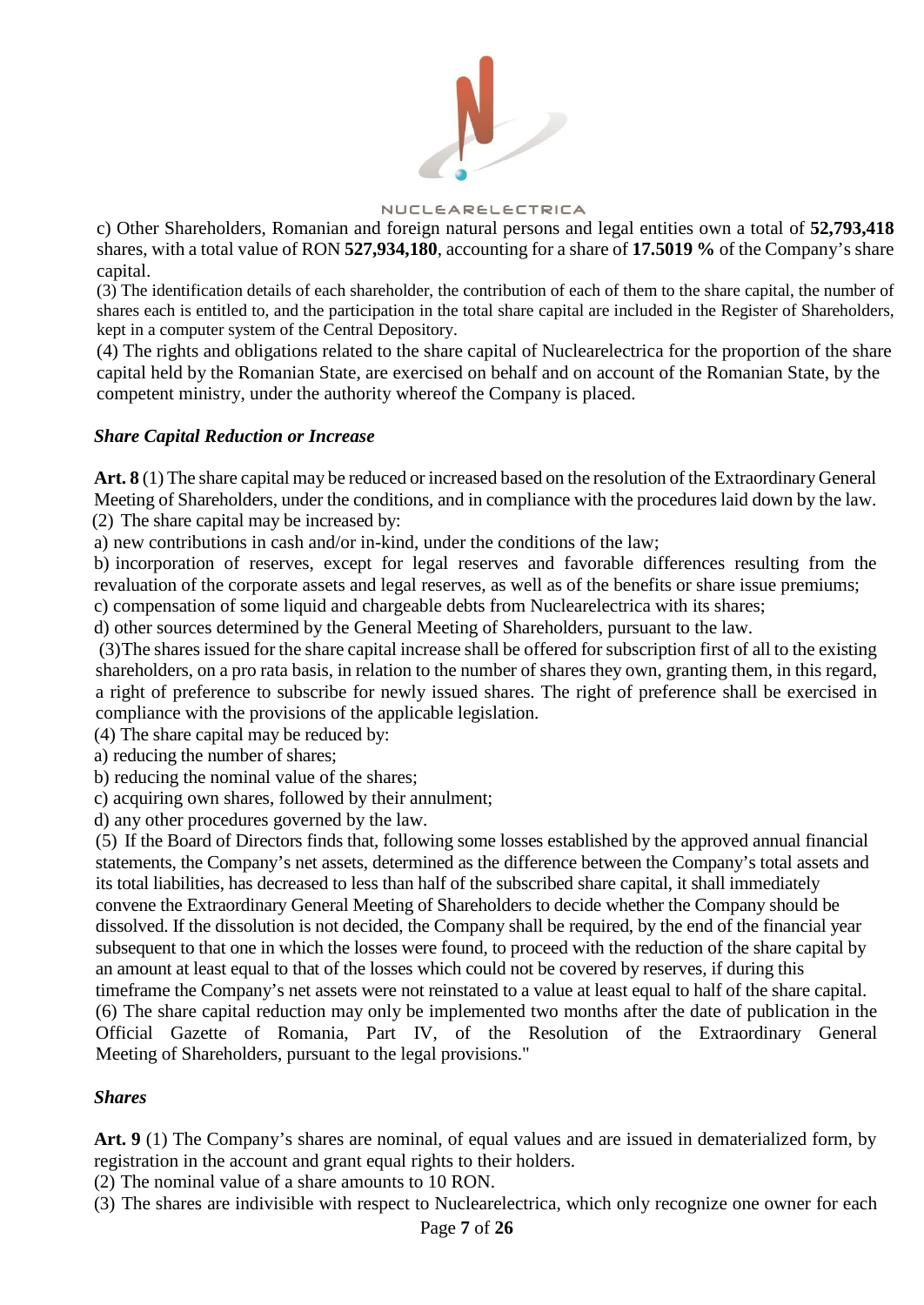

share. If one share becomes the property of several persons, Nuclearelectrica and/or the Central Depository shall not be required to register the transfer as long as those persons will not appoint a sole representative to exercise the rights arising from such share. The record of the shares is kept by the Central Depository, which, at the request of any Shareholder, may issue a statement of account indicating the number of shares held.

(4)The Company's shares may be encumbered with a usufruct right or may be pledged, under the conditions of the law. (5) The Company's shares are freely transferable, and the Company may acquire its own shares, under the conditions of the law.

(6) Under the conditions of the law, with the resolution of the Extraordinary General Meeting of Shareholders, preferred shares may be issued, with priority dividend, with no voting rights.

## *Bonds*

**Art. 10** The Company is authorized to issue bonds, under the conditions of the law.

### *Rights and Obligations Arising from the Shares*

**Art. 11** (1) Each share subscribed and paid by the Shareholders provides equal rights and confers them the right to a vote in the General Meeting of Shareholders, the right to elect and be elected in the management bodies, the right to participate in the distribution of profit, according to the provisions of these Articles of Incorporation and the legal provisions, as well as other rights set out in these Articles of Incorporation and the applicable legal provisions. The shares issued in dematerialized form are traded on a regulated market, according to the capital market law.

(2) Holding a share certifies the legal adherence to the Articles of Association.

(3) The rights and obligations related to the shares follow the shares in case of their transfer to the ownership of different persons.

(4) When one share becomes the property of several persons, the transfer shall only be registered

should such persons designate a sole representative to exercise the rights conferred to the Shareholders. (5) The Company's obligations are guaranteed with its share capital, and Shareholders are liable within the limit of the value of the shares they hold.

(6) The Company's corporate assets cannot be encumbered with debts or other personal obligations of the Shareholders.

(7) Shareholders have the right to correct and complete information in the General Meeting of Shareholders on the Company's situation. In case of the issue of new shares, existent Shareholders have a preference right on subscription, under the conditions of the law, on a pro rata basis in relation to the percentage of shares owned by the Company.

## *Assignment of Shares*

**Art. 12** (1) The shares are indivisible with respect to the Company, which only recognize one owner for each share.

(2) The partial or total assignment of shares between Shareholders or to third parties may be performed under the conditions and in compliance with the procedure laid down by the law.

(3) Transactions with the Company's shares are performed in compliance with the laws in force, applicable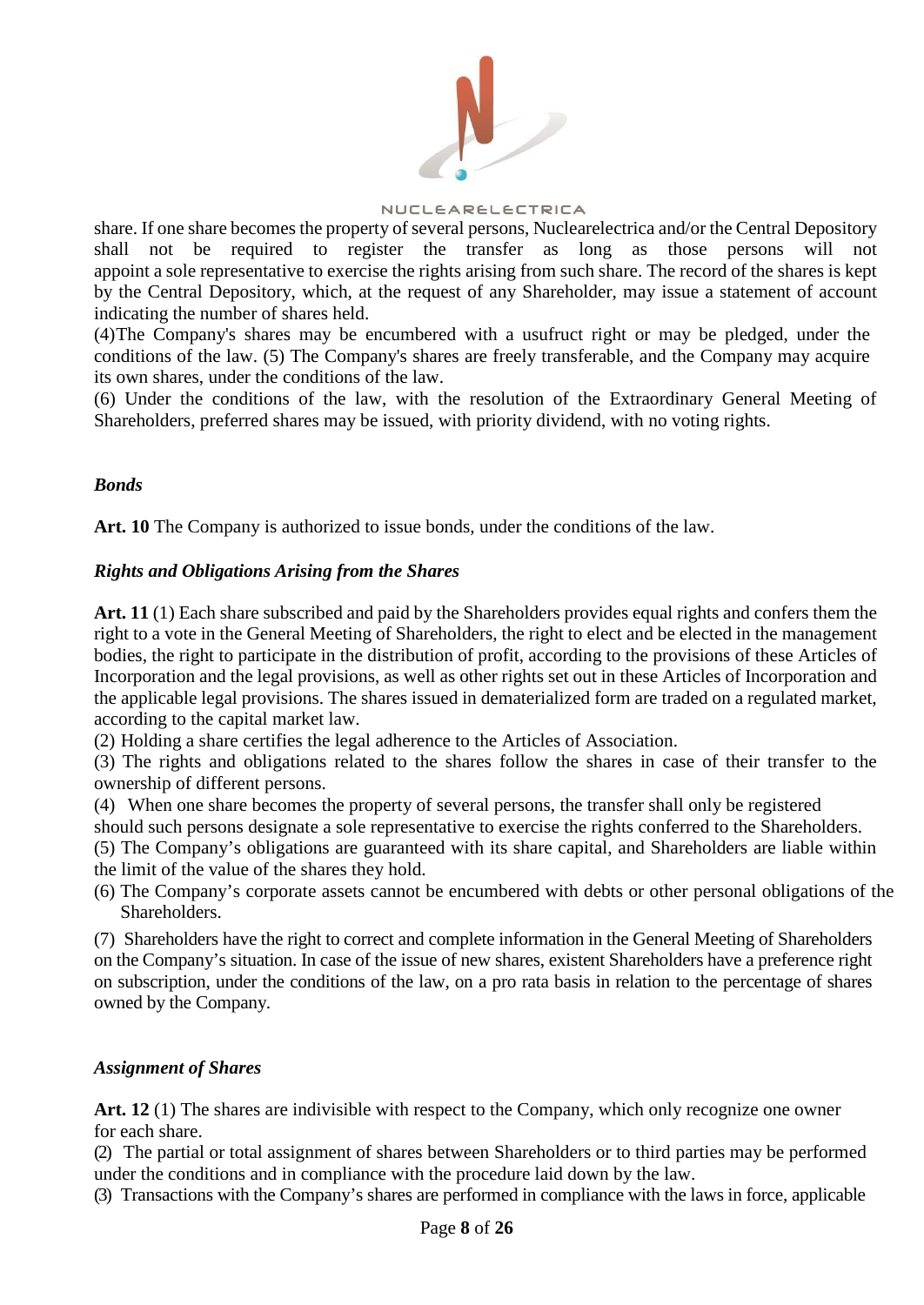

to the organized securities markets.

## **Chapter 4 General Meeting of Shareholders**

# *Duties of the General Meeting of Shareholders*

Art. 13 (1) General Meetings of Shareholders may be Ordinary or Extraordinary.

- (2) The main duties of the Ordinary General Meeting of Shareholders are:
- a) discusses, approves and changes the annual financial statements based on the reports presented by the Board of Directors and the financial auditor;
- b) establishes the distribution of the net profit and sets the value of the dividend;
- c) elects and revokes the members of the Board of Directors;
- d) appoints and dismisses the financial auditor and establishes the minimum term of the financial audit contract;
- e) establishes the general limits for the remuneration of the Chief Executive Officer and the Managers;
- f) establishes the level of remuneration for the members of the Board of Directors, as well as the terms and conditions of the mandate contract concluded with the members of the Board of Directors;
- g) decides on the administration of the members of the Board of Directors;
- h) approves the strategy and the development policies of the Company;
- i) establishes the annual revenues and expenditures budget for the next financial year;
- j) decides on pledging, renting or discontinuing one or several units of the Company;
- k) approves the reports of the Board of Directors regarding the activity performed;
- l) also analyzes and solves other issues submitted by the Board of Directors."
- m) approves the remuneration policy regarding the managers, as well as on the occasion of each significant change and, in any case, at least once every 4 years;
- n) submits for voting within the annual Ordinary General Meeting of Shareholders, the remuneration report related to the most recent financial year, with Shareholders' opinion resulting from the vote, having an advisory nature.

**(3)** The **Extraordinary General Meeting of Shareholders** has the right to decide on:

- a) changing the legal form of the Company;
- b) transferring the headquarters of the Company:
- c)amending the scope of business of the Company;

d) establishing or dissolving secondary offices: subsidiaries, agencies, representative offices, and other such units without legal personality;

- e) increasing, reducing or reinstating the share capital through the issue of new shares;
- f) merging with other companies or dividing the Company;
- g) anticipated dissolution of the Company;
- h) issuance of bonds;
- i) conversion of shares from one category to another;
- j) conversion of a category of bonds into another category or into shares;
- k) withdrawing the Shareholders' preferential right to the subscription of new shares issued by the Company;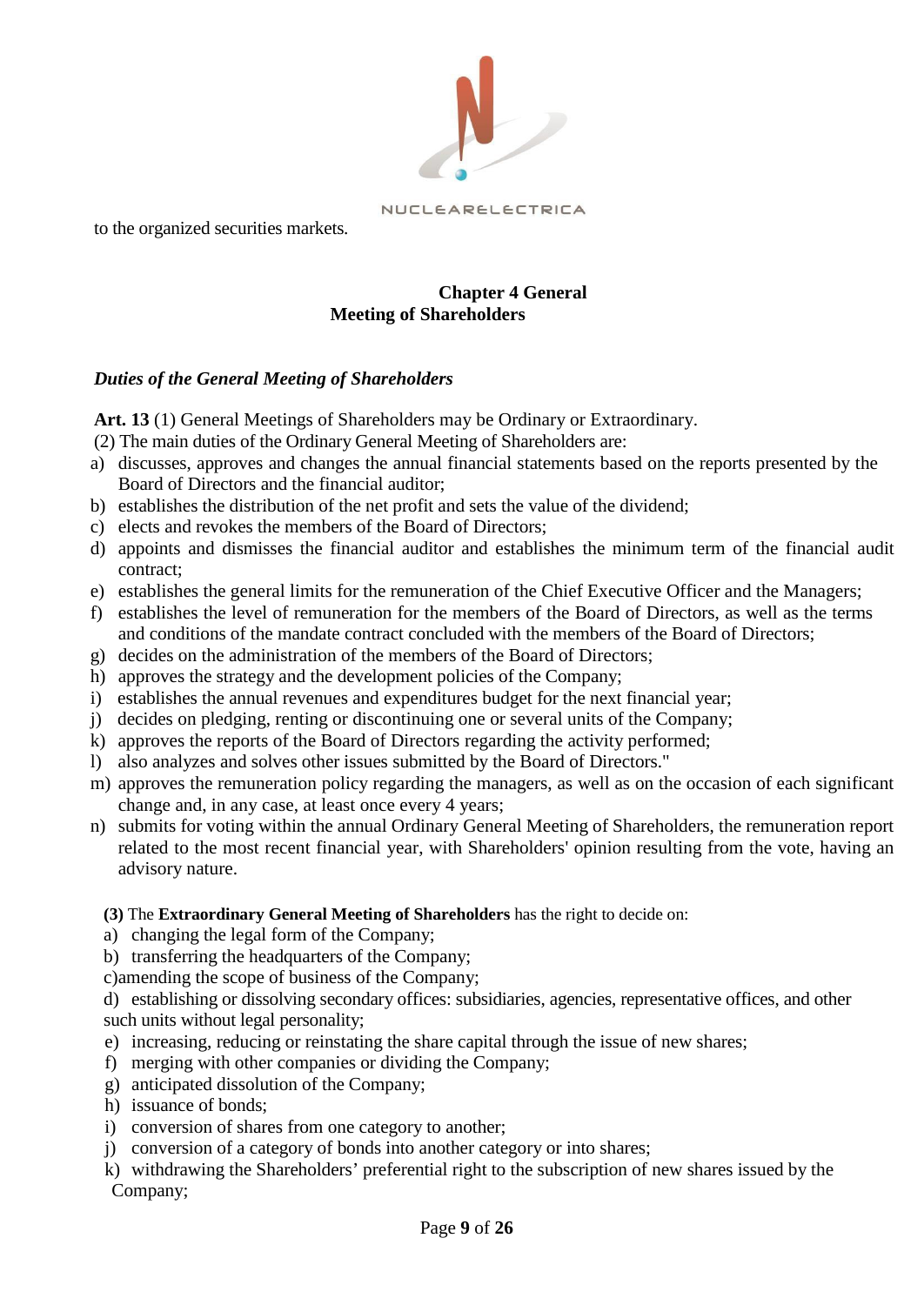

- l) authorizing the acquisition, by the Company, of its own shares, and establishing the conditions for such acquisition, in particular the maximum number of shares to be acquired, and, in case they are acquired for consideration, their minimum and maximum equivalent value and the period when the transaction is done, in compliance with the law; it also establishes the method of alienation of own shares acquired by the Company;
- m) acquiring, selling, exchanging or pledging as collateral certain assets under the category of non-current assets belonging to the Company, whose value exceeds, separately or cumulated, throughout a financial year, 20% of the total non-current asset of the Company, less receivables;
- n) renting tangible assets, for a period greater than a year, whose separate or cumulated value in relation to the same co-contractor or persons involved, or acting together exceeds 20% of the total value of noncurrent assets, less receivables, as of the date of conclusion of the legal act, as well as the associations for a period over one year, exceeding the same value;
- o) approving any other amendments to the Articles of Incorporation and any other resolution for which the approval of the Extraordinary General Meeting of Shareholders is required.
- p) approving the mandate of Nuclearelectrica's representatives in the General Meeting of Shareholders of S.C. Energonuclear S.A. for:
	- i. dissolution and liquidation of S.C. Energonuclear S.A.;
	- ii. making any investment by S.C Energonuclear S.A exceeding 50,000,000 euros (fifty million euros) for a single transaction and/or exceeding 50,000,000 euros (fifty million euros) cumulated with other transactions in any financial year;
	- iii. conclusion by S.C Energonuclear S.A of any contract involving costs or taking any important obligations by S.C Energonuclear S.A exceeding 50,000,000 euros (fifty million euros), individually or cumulated, in a single financial year;
	- iv. any actual or proposed sale, any other disposal of any assets or rights of S.C. Energonuclear S.A., any actual or proposed acquisition of assets or rights by S.C. Energonuclear S.A. exceeding the cumulated amount of EUR 50,000,000 (fifty million Euro);
	- v. Contracting, by S.C. Energonuclear S.A. of any types of loans or debts or obligations assimilated to loans, with a values exceeding EUR 50,000,000 (fifty million Euro).
- (4)In addition to the powers and duties mentioned under par. 3 above or established by law, the Extraordinary General Meeting of Shareholders decides on the following matters:
- a) conclusion by the Company of any contract, undertaking of any obligation or commitment that might involve expenses or the undertaking any other important obligation by the Company, as per the competence limits set out in Annex No. 1 to these Articles of Incorporation.
- b) engagement by the Company in any type of loans, debts or obligations as per the competence limits set out in Annex No. 1 to these Articles of Incorporation;
- c) incorporation or participation in the incorporation of companies governed by Companies Law No. 31/1990 or of associations or foundations governed by OG *[Government Ordinance]* No. 26/2000 on associations and foundations;
- d) delegating to the Board of Directors the duty of withdrawing the right of preference, in compliance with the conditions on quorum and majority;
- e) approving the operation of consolidating the nominal value of a share;
- f) approving the proposal of the Board of Directors related to the value of a consolidated share to be used for the calculation of the amount of compensation;
- g) providing information on the amounts to be paid to Shareholders, approving the payment terms and conditions, as well as approving the calculation instructions to be made available to Shareholders;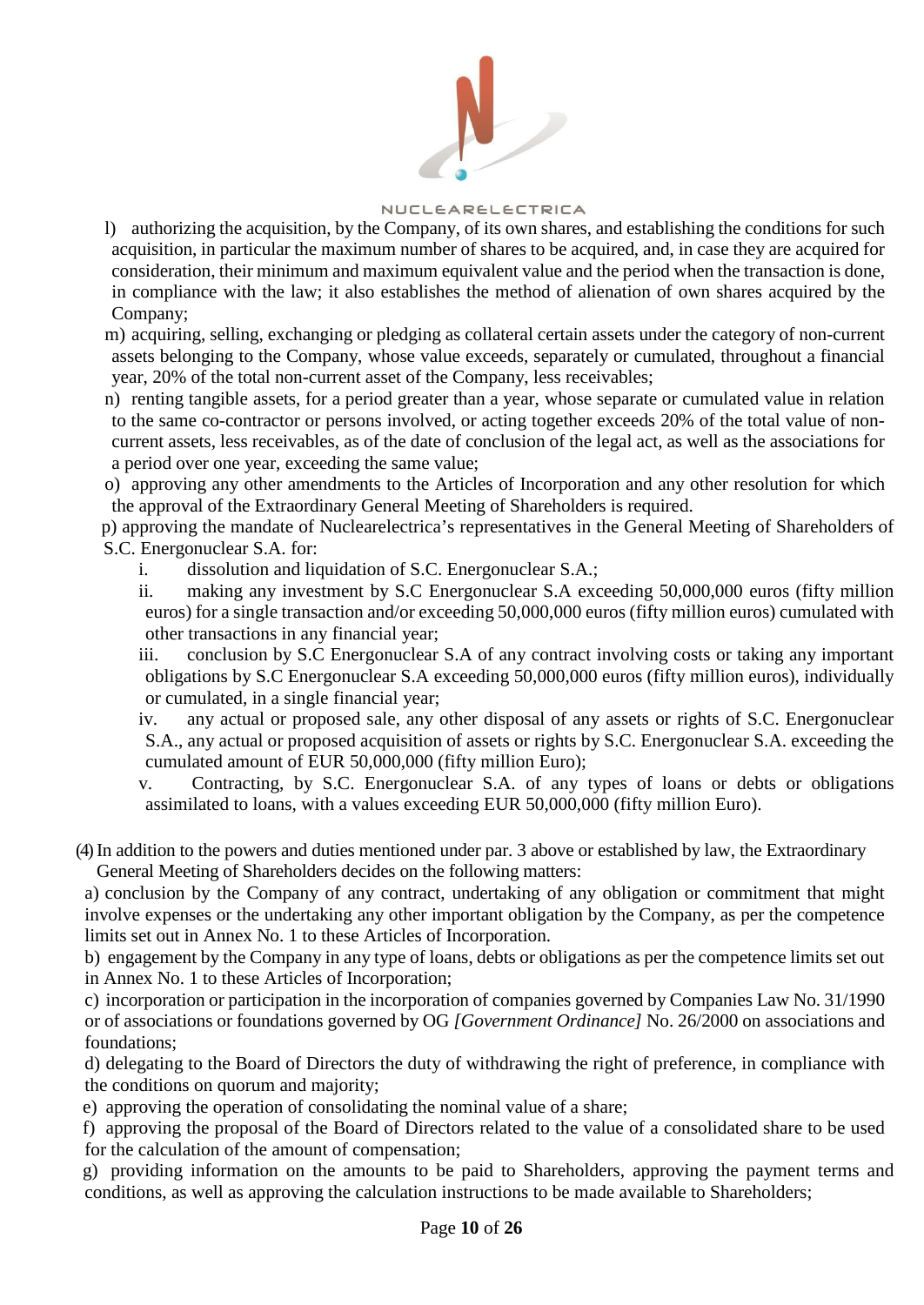

h) granting mandate to the Board of Directors to carry out the amendment of the Articles of Incorporation, as an effect of consolidating the nominal value of the shares and to carry out all the operations necessary for the registration and amendment of the Articles of Incorporation in the Trade Register.

## *Convening the General Meeting of Shareholders*

**Art. 14** (1) The General Meeting of Shareholders is convened by the Board of Directors.

(2) GMS may be convened in the following situations: (i) whenever applicable, as result of the resolution of the SNN's Board of Directors, of the Chairman of the Board of Directors or of one of its members, based on the Power of Attorney given by the Chairman; (ii) at the request of the Shareholders representing, individually or jointly, at least 5% of the share capital, and if the request contains provisions falling within the duties of the meeting.

The Board shall immediately convene the General Meeting of Shareholders at the request of the Shareholders according to the afore-mentioned paragraph, within maximum 30 days, and shall meet no later than 60 days after the date on which the request is received.

(3) Ordinary General Meetings of Shareholders are held at least once a year, within maximum 4 (four) months after the end of the financial year, in order to examine the financial statements for the previous year and the annual report of the Board and in order to establish the budget for the current year.

(4) The term for the meeting may not be set earlier than 30 days after the date of publication of the Convening Notice in the Official Gazette of Romania, Part IV.

(5) The General Meeting of Shareholders, either ordinary or extraordinary, will be convened whenever needed, in compliance with the legal requirements and the provisions of the Articles of Incorporation, by publishing the Convening Notice in the Official Gazette of Romania, Part IV, and in a national daily newspaper or in a newspaper with major circulation in the city of the registered office of the Company, at least 30 days before the date set.

The 30-day term is not applicable for the second convocation of the General Meeting of Shareholders due to the failure to meet the quorum, in compliance with the legal provisions.

(6) The Convening Notice shall contain, at least, the place, time and date of the General Meeting of Shareholders, as well as the reference date, the agenda, with the explicit indication of all the issues subject to its debates, and a clear and accurate description of the procedures that Shareholders need to fulfil in order to be able to participate and vote in the General Meeting of Shareholders, and all the mandatory elements laid down by the applicable law.

(7) The Notice for the first General Meeting of Shareholders shall set the day and time for the second meeting, having the same agenda as the first meeting, in order to cover the situation in which the first could not be held due to failure to meet the presence quorum.

(8) At least 30 days before the date set for the General Meeting of Shareholders to take place, and until its performance, the Company must publish the Convening Notice in the Official Gazette of Romania, Part IV, in a national daily newspaper or in a newspaper with major circulation in the city of the registered office of the Company, on the Company's website, as well as the Convening Notice of the meeting, as well as the documents to be submitted to Shareholders during the General Meeting of Shareholders.

(9) The supplemented agenda shall be published by the Company under the same conditions as set out in the previous paragraph. Upon request, Shareholders shall be issued copies of these documents.

(10) When the agenda includes proposals to amend the Articles of Incorporation, the Convening Notice shall include the full text of the proposals. When the agenda includes the appointment of members of the Board of Directors, the Convening Notice will mention that the list with the information regarding the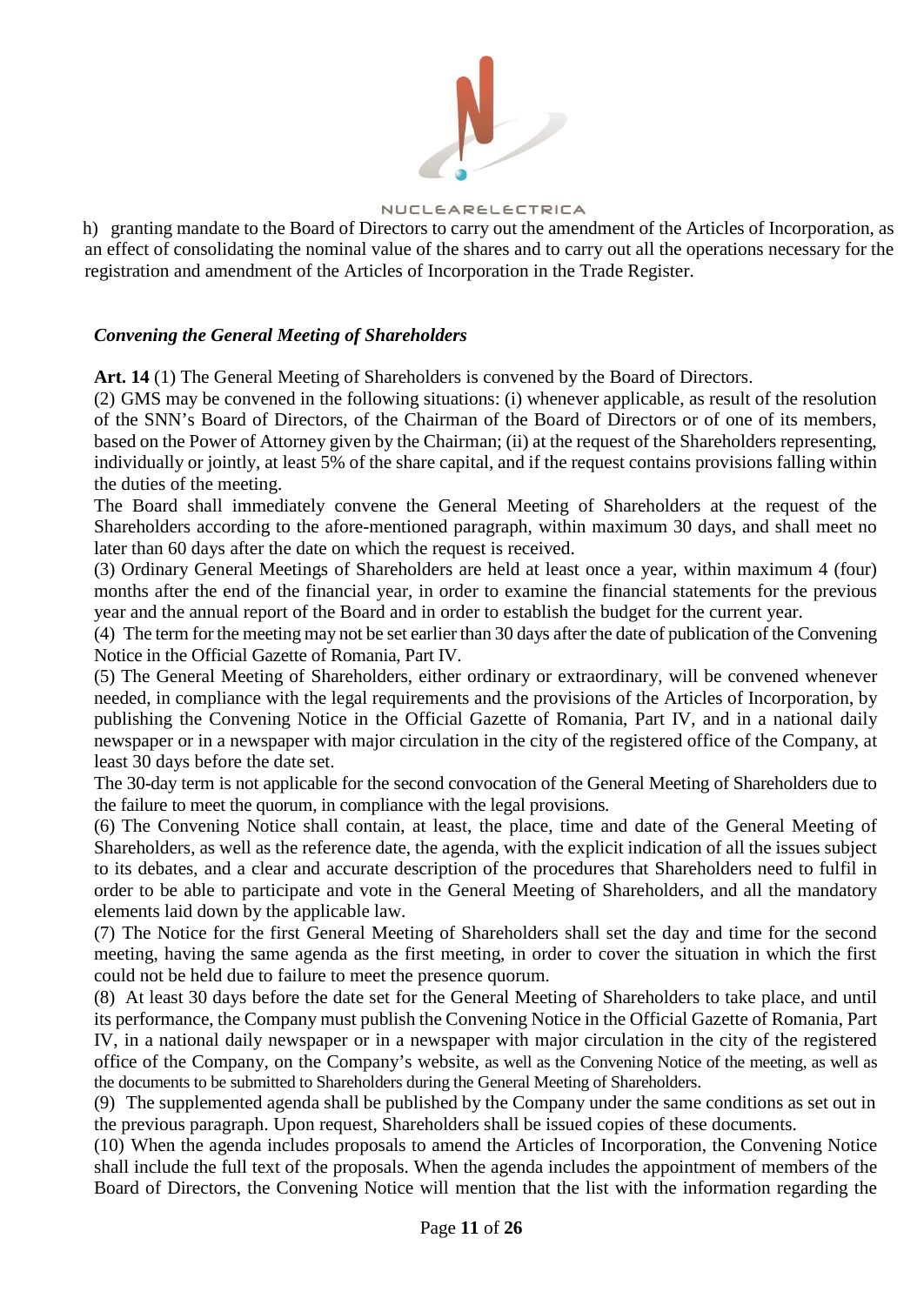

names, residence and professional qualification of the persons proposed for the position of member of the Board of Directors is available to the Shareholders and may be consulted and supplemented by Shareholders.

(11) The General Meeting of Shareholders is usually reunited at the Company's headquarters, or in a different place, in the country or abroad, indicated in the Convening Notice.

(12) The Shareholders representing, individually or jointly, at least 5% of the share capital shall be entitled to introduce new items on the agenda of the General Meeting of Shareholders and to submit draft resolutions for the items included or proposed to be included on the agenda of the General Meeting of Shareholders. This right may be exercised only in writing and within 15 days after the publication of the Convening Notice, in compliance with the provisions of the Convening Notice published, and the applicable legal provisions. The agenda amended with the items proposed by Shareholders must be published at least 10 days before the session of the General Meeting of Shareholders, at the date mentioned in the initial Convening Notice.

## *Representation*

## **Art. 15**

(1) The access of the Shareholders entitled to participate, on the reference date, in the General Meeting of Shareholders, is allowed by simply proving their identity, for individual Shareholders, by their identity card or, for legal entities, of the legal representative, and for legal entities and individual shareholders who are represented, with the Power of Attorney of the person who represents them, in compliance with the applicable legal provisions in the field.

(2) Shareholders may participate in person or may be represented in the GMS by a designated representative ("Proxy") who was issued a special/general Power of Attorney, based on the Power of Attorney form provided by the Company, under the conditions of the law, which shall specify in its content how the representative shall exercise their vote.

Unless the GMS decides otherwise, press representatives do not have access in the meeting room.

## *Organization of the General Meeting of Shareholders*

# **Art. 16 A. Quorum and Voting Rights in the Ordinary General Meeting of Shareholders First Call**

(1)The Ordinary General Meeting of Shareholders may adopt resolutions, if at the first call the Shareholders representing at least 1/4 of the total number of voting rights are present or represented. If a quorum is met, resolutions may be adopted by the majority of the votes cast by the Shareholders present or validly represented in the meeting.

## **Second Call**

(2) The Ordinary General Meeting reunited upon the second call, may decide on the items on the agenda of the first meeting convened, regardless of the number of attending Shareholders, simply through the vote of the Shareholders, present or validly represented in the meeting, representing the majority of the votes cast.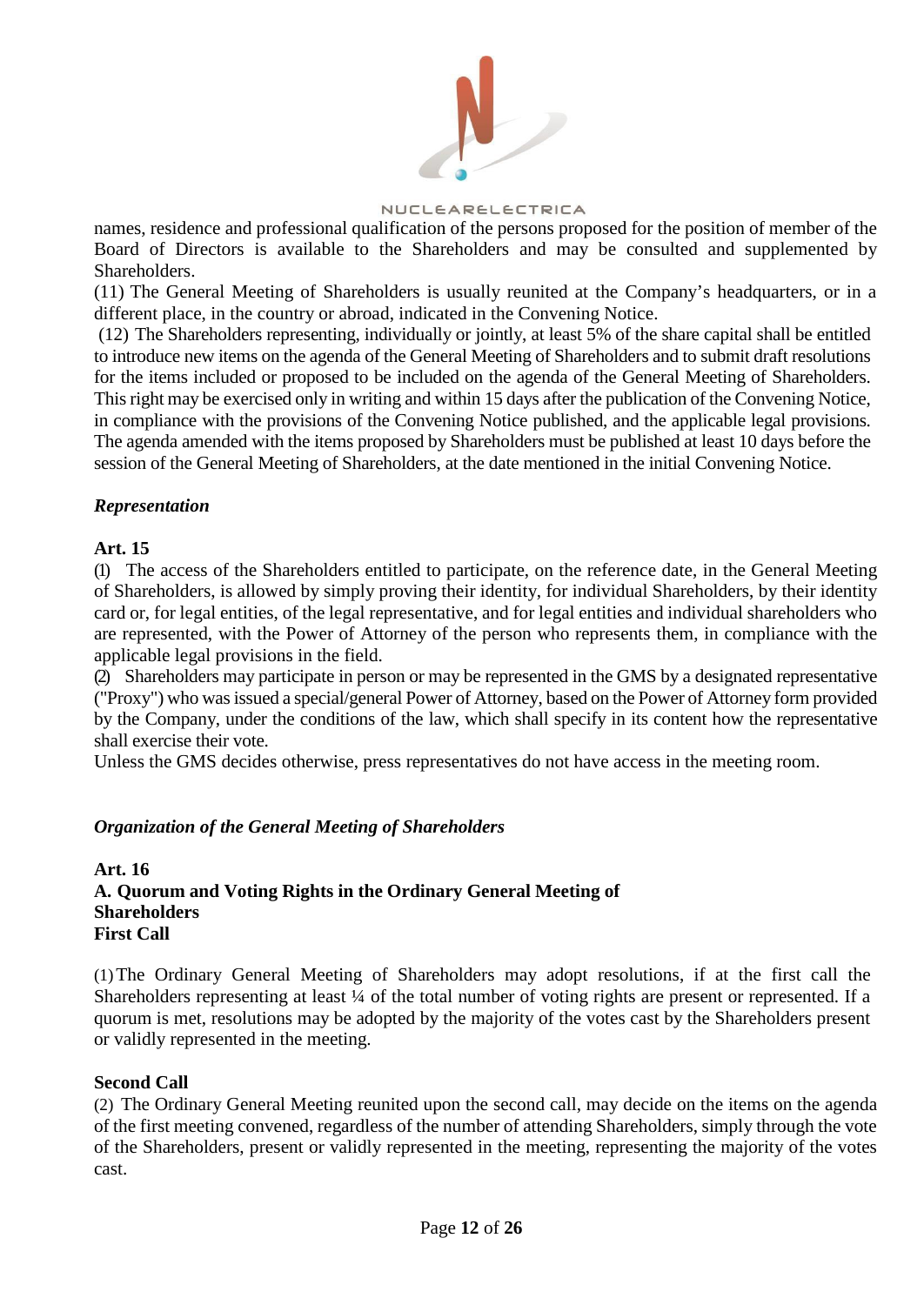

# NUCLEARELECTRICA **B. Quorum and Voting Rights in the Extraordinary General Meeting of Shareholders**

## **First Call**

(3) The Extraordinary General Meeting of Shareholders may adopt resolutions, if at the first call the Shareholders holding at least ¼ of the total number of voting rights are present. If a quorum is met, resolutions may only be adopted by the majority of the votes held by the Shareholders present or validly represented in the meeting.

## **Second Call**

(4) The Extraordinary General Meeting of Shareholders convened at the second call, may decide on the issues included on the agenda of the first meeting convened, if at least 1/5 of the total number of voting rights are present or represented.

(5) If the quorum is met, at the second call of the Extraordinary General Meeting of Shareholders, it may decide on the issues included on the agenda by the majority of the votes held by the Shareholders present or validly represented in the meeting.

(6) By way of exception from the provisions of par. (5) above, in the case of any resolution regarding the withdrawal of the Shareholders' right of preference to subscribe for new shares in case of an increase in the share capital, the General Meeting of Shareholders must vote in compliance with the relevant legal provisions regarding the quorum of the General Meeting of Shareholders, and the majority of votes cast, as set out by the capital market law.

(7) The resolutions aimed at amending the Company's scope of business, reducing or increasing the share capital, changing the legal form, merging, dividing or winding up the Company shall be adopted with a majority of at least 2/3 of the voting rights held by the Shareholders present or validly represented.

(8) When calculating the quorum present at a General Meeting of Shareholders, the shares to be calculated also include those shares for which the Shareholders casts his/her vote in the General Meeting of Shareholders, by expressing options of "abstention", as well as the shares for which the Shareholder does not express a right to vote. When calculating the majority that the resolutions are adopted with within the meetings, the "abstention" votes expressed are also taken into account, namely, if the majority of the votes cast is represented by "abstention" votes, in this case, the resolution is not deemed as approved by the Shareholders, as the number of votes required for adopting a resolution has not been met.

# *Performance of Meetings*

**Art. 17** (1) The General Meeting of Shareholders is chaired by the Chairman of the Board of Directors and, in the absence thereof, by the person replacing such.

(2) The Chairman of the Board of Directors or the person replacing such appoints one or several technical secretaries to check the fulfillment of the formalities required by law for the performance of the meeting, and to fulfil their duties according to the legal provisions.

(3) The General Meeting of Shareholders shall elect, from the Shareholders present, one to three secretaries who shall check the Shareholders' attendance list, indicating the share capital represented by each of them, the minutes for ascertaining the number of shares submitted and the fulfillment of all the formalities required by law and by these Articles of Incorporation for holding the meeting, proceeding next with the agenda.

(4) The minutes shall be drawn up by the meeting secretary and shall ascertain the fulfilment of the convening formalities, the date and place of the meeting, the agenda, the Shareholders present, the number of shares, a summary of the debates, the resolutions adopted and, at the request of Shareholders, the declarations made by them in the meeting. The minutes shall be signed by the Chairman of the meeting, by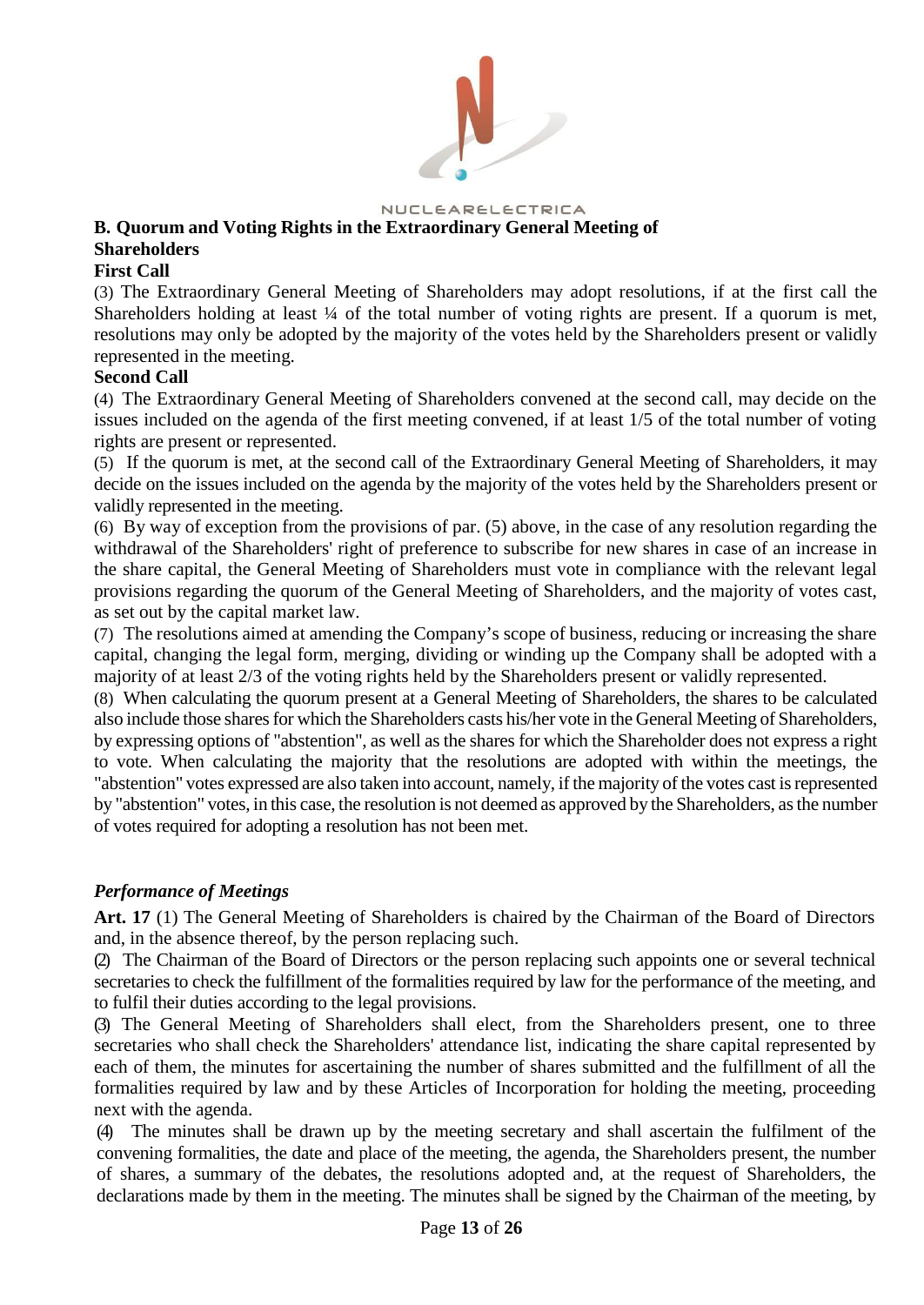

NUCLEARELECTRICA

the secretary of the meeting and by the technical secretaries.

(5) The convening documents, as well as the lists with the Shareholders' attendance shall be attached to the minutes.

(6) The minutes of the meeting shall be typed and attached to the Register of the meetings and deliberations of the General Meetings of Shareholders, which may be kept in electronic format and, subsequently, at the end of the year, sealed and stamped.

(7) The resolutions of the General Meeting of Shareholders shall be drafted based on the minutes and/or the electronic result regarding the exercising of votes and shall be signed by the Chairman of the Board of Directors and the secretary of the meeting.

(8) In order to be binding on third parties, the resolutions of the General Meeting of Shareholders shall be submitted within 15 days to the competent Trade Register Office, to be mentioned, in extract, in the register, and published in the Official Gazette of Romania.

(9) Shareholders may participate in person or by a representative, according to the legal provisions. Shareholders may also be represented by persons other than Shareholders, by a proxy with a special/general Power of Attorney or may express their vote by correspondence. The procedure and forms for special/general Powers of Attorney and the ballot papers for the vote by correspondence shall be established by the Company according to the legal provisions in force and shall be posted on the Company's website no later than the date of the Convening Notice related to the General Meeting of Shareholders concerned.

(10) Considering the establishment of the voting right by correspondence, a right that may be exercised by any of the Shareholders, the statutory quorum to be met for the valid organization of any type of General Meeting of Shareholders is calculated by including the votes deemed valid, submitted by correspondence. (11) In case of voting by correspondence, each Shareholder is also entitled to pronounce himself/herself, in writing, on all issues indicated on the agenda, voting "in favor", "against" or "abstention". The votes cast and not annulled for procedural defects are taken into account.

(12) In order to ensure the effective and real possibility of all Shareholders to become aware of the content of the documents and proposals of those requesting the organization of the General Meetings of Shareholders, with the care of the Board of Directors, they will be made available at the Company's headquarters, as well as on the Company's website, at least 30 days before the date scheduled for the meeting.

(13) In the announcements notifying the convening of the General Meeting of Shareholders of the Company, the Board of Directors shall indicate the reference date in relation to which the Shareholders shall be entitled to participate and vote. Also, it shall set the date by which Shareholders can send their Powers of Attorney, as well as the voting procedure by correspondence, on any of the issues subject to approval.

(14) Shareholders' votes by correspondence or the general/special Powers of Attorney submitted shall have a clear and precise form, containing the mention "in favor", "against" or "abstention" for each issue subject to approval.

# *Exercising the Right to Vote in the General Meeting of Shareholders*

**Art. 18** (1) Shareholders registered in the Register of Shareholders as of the Reference Date may vote in the General Meeting of Shareholders, in person, by representation or by correspondence.

(2) The Shareholders' representative shall enjoy the same rights of taking the floor and asking questions in the General Meeting of Shareholders as the Shareholder he/she represents would enjoy.

In order to be able to be appointed as representative, the person in question must have capacity of exercise. (3) In case of voting by representation, the special Power of Attorney or the general Power of Attorney, on its first use, shall be submitted at the Company's headquarters, in original, 48 hours prior to the meeting, or shall be submitted by electronic means via e-mail, with an incorporated extended electronic signature, under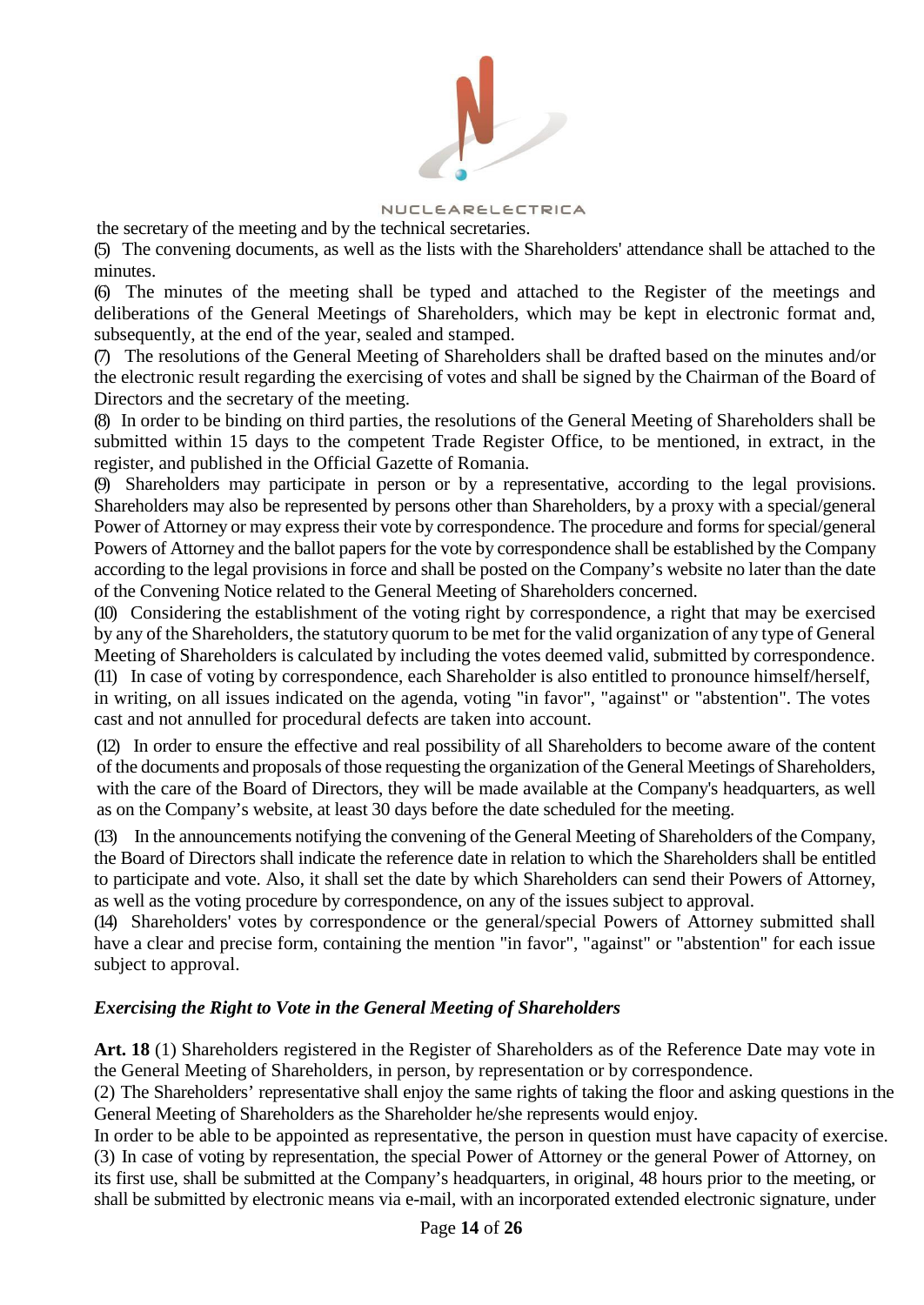

the sanction of losing the right to vote in that meeting.

(4) Shareholders may vote by correspondence before the General Meeting of Shareholders, in compliance with the procedures established in this regard by the Company.

(5) The members of the Board of Directors, the Chief Executive Officer, Managers or employees, the servants of the Company may not represent Shareholders, under the sanction of the resolution becoming void, if, without their vote, the majority required had not been met.

(6) The resolutions of the General Meeting of the Shareholders are adopted by open vote. The secret vote is mandatory for choosing and revoking the members of the Board of Directors, for appointing and revoking the financial auditor and for adopting resolutions on the liability of the members of the Company's administration, management and control bodies.

(7) The following procedures regarding the secret vote shall be applied in mandatory cases, in order to ensure the secret character of the vote within the General Meeting of Shareholders:

a) the technical secretaries of the meeting shall hand in to each Shareholder a ballot paper indicating the number of shares he/she has and instructions regarding the voting method;

b) each Shareholder shall vote by filling in the ballot paper and submitting it to the secretaries of the meeting, who will determine the result of the voting.

(8) The resolutions of the General Meeting of the Shareholders shall be adopted, for each item on the agenda, by filling in a ballot paper.

(9) The resolutions adopted by the General Meeting of Shareholders, within the limits of the law and of these Articles of Incorporation, are mandatory even for absent Shareholders, for those who were not represented, or for those who voted against.

(10) Shareholders who voted "Against" have the right to withdraw from the Company and to request the purchase of their shares by the Company, only if such resolution of the General Meeting had as subject matter:

a) amending the scope of business of the Company;

b) transferring the headquarters of the Company abroad;

c) changing the legal form of the Company;

d) merging or dividing the Company.

#### **Chapter 5 Board of Directors**

## *Organization and Operation of the Board of Directors*

**Art. 19** (1) The company is managed in a unitary system. The executive body of the Company is the Board of Directors, composed of 7 (seven) members, of whom at least 4 (four) members must be independent directors. The members of the Board of Directors shall be elected for a 4-year term and can be reelected. The members of the Board of Directors are elected by the Ordinary General Meeting of Shareholders, in compliance with the legal provisions.

(2) In case of vacancy of one or several director positions, the Board of Directors proceeds to the appointment of interim directors, until the Ordinary General Meeting of Shareholders is held.

(3) Directors may be dismissed anytime by the Ordinary General Meeting of Shareholders. Each director must expressly accept to fulfil the mandate. The Company is required to conclude a D&O type insurance.

(4) During the fulfillment of the mandate, Directors may not conclude an employment agreement with the Company. In case the directors were appointed from among the Company's employees, the employment agreement concluded shall be suspended with the operation of the law as of the date she/he has accepted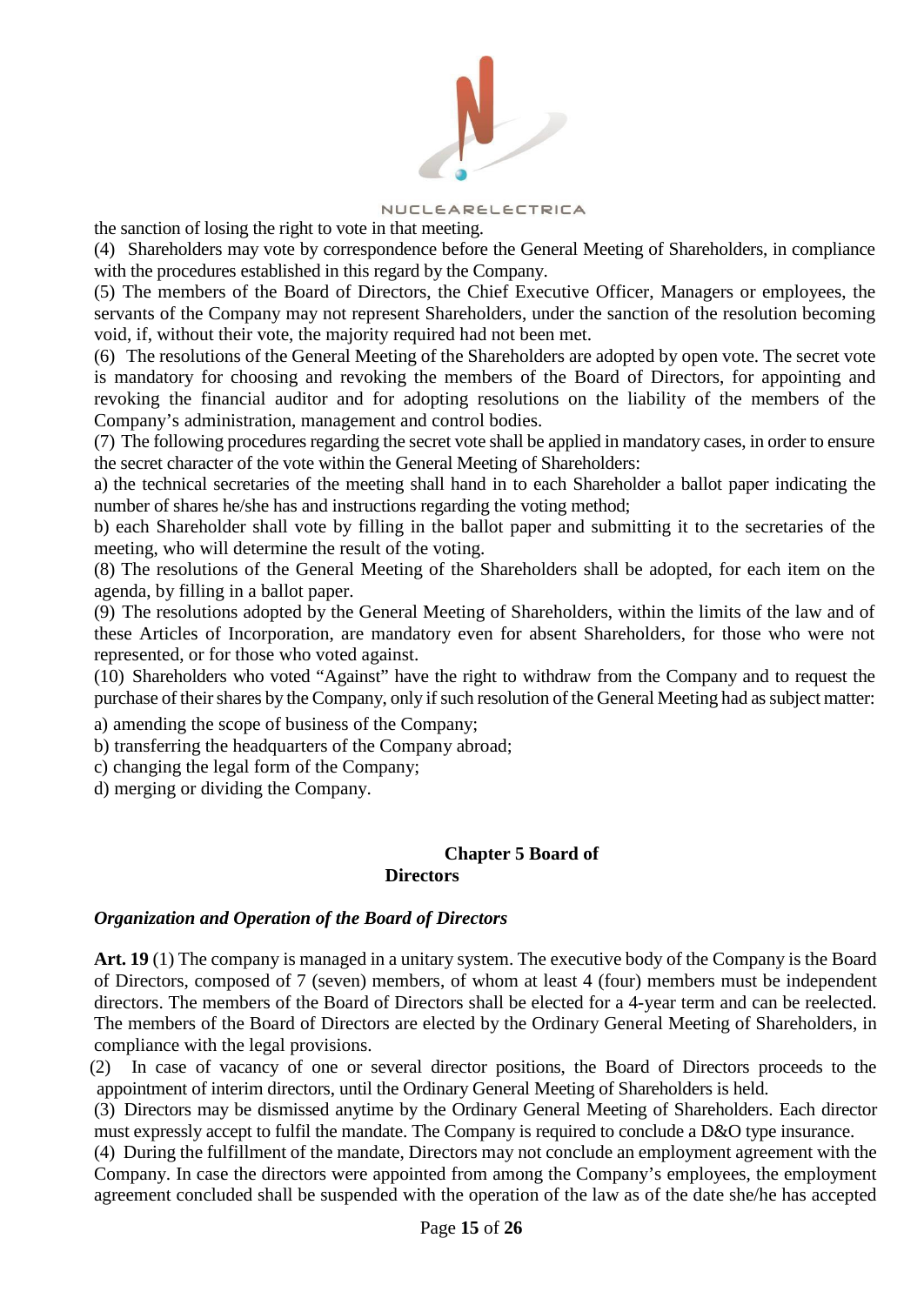

the mandate.

(5) The members of the Board of Directors have the obligation to exercise their mandate with the prudence and diligence of a good administrator, with loyalty, in the interest of the Company, and are not allowed to disclose confidential information and business secrets belonging to the Company.

(6) The Board of Directors is led by a Chairman. The Chairman of the Board is elected by the Board of Directors from among its members. The Chief Executive Officer of the Company cannot fulfill this capacity, even if he/she is a member of the Board of Directors. The Chairman of the Board is appointed for a period that may not exceed the term of his/her mandate of director and may be dismissed any time by the Board of Directors. The Chairman coordinates the activity of the Board and reports on this matter to the General Meeting of Shareholders. The Chairman monitors the smooth operation of the decisionmaking bodies of the Company.

(7) The meetings of the Board of Directors shall be convened as follows:

a) by the Chairman of the Board of Directors (or by a member of the Board of Directors based on a mandate granted by the Chairman) whenever necessary, but at least once every 3 (three) months;

b) by the Chairman of the Board of Directors, based on the substantiated request of two members of the Board or of the Chief Executive Officer, provided that the items included in the request fall within the duties of the Board of Directors;

c) by two members of the Board of Directors, if the Chairman fails to convene the meeting of the Board of Directors as referred to under pt. (a) and (b) above.

(8) The meetings of the Board of Directors shall be convened by a notification sent at least 3 (three) business days before the date proposed for holding the meeting. The notification period will not include the day of transmission, nor the day on which the meeting is to take place. The notification shall be submitted to all the members of the Board of Directors, according to the provisions of the Articles of Incorporation.

(9) The Convening Notice of the meeting of the Board of Directors shall be submitted to each member of the Board of Directors, in writing, by fax or by e-mail. Each member of the Board of Directors is required to notify the Company in writing, by fax or by e-mail, regarding any change of address and/or fax number, of such member of the Board of Directors, as the case may be, and the Company may not be held liable against any rules regarding the notification if the change of address and/or the fax number has not been notified in this manner by the member of the Board of Directors.

(10) The Convening Notice regarding the meeting of the Board of Directors shall mention the date and time of the meeting, as well as the fact that it will take place at the Company's headquarters (unless the Convening Notice mentions a different place, case in which the address shall also be mentioned). The Convening Notice of the meeting of the Board of Directors shall also mention the agenda and shall comprise the entire documentation related to the items on the agenda to be discussed in the meeting.

(11) The Board of Directors may not decide on issues that are not included on the agenda, except for the case where all the members present agree to their inclusion on the agenda.

(12) The Board of Directors usually meets at the Company's headquarters, or operational meetings of the Board of Directors may be organized by remote communication mean, which need to meet the necessary technical conditions for identifying the participants, their actual participation in the meetings of the Board of Directors, and continuously resending the deliberations (telephone, videoconference or other communication equipment), whenever necessary, but at least once every 3 months, upon the summons of the Chairman or at the substantiated request of 2 of its members or of the Chief Executive Officer. If the Board of Directors is convened by two of its members or by the Chief Executive Officer, the Convening Notice shall be submitted within maximum 7 (seven) days after the request is received.

(13) If it is technically possible, any member of the Board of Directors can validly participate in a meeting of the Board or of the advisory committee by teleconference, videoconference or any other form of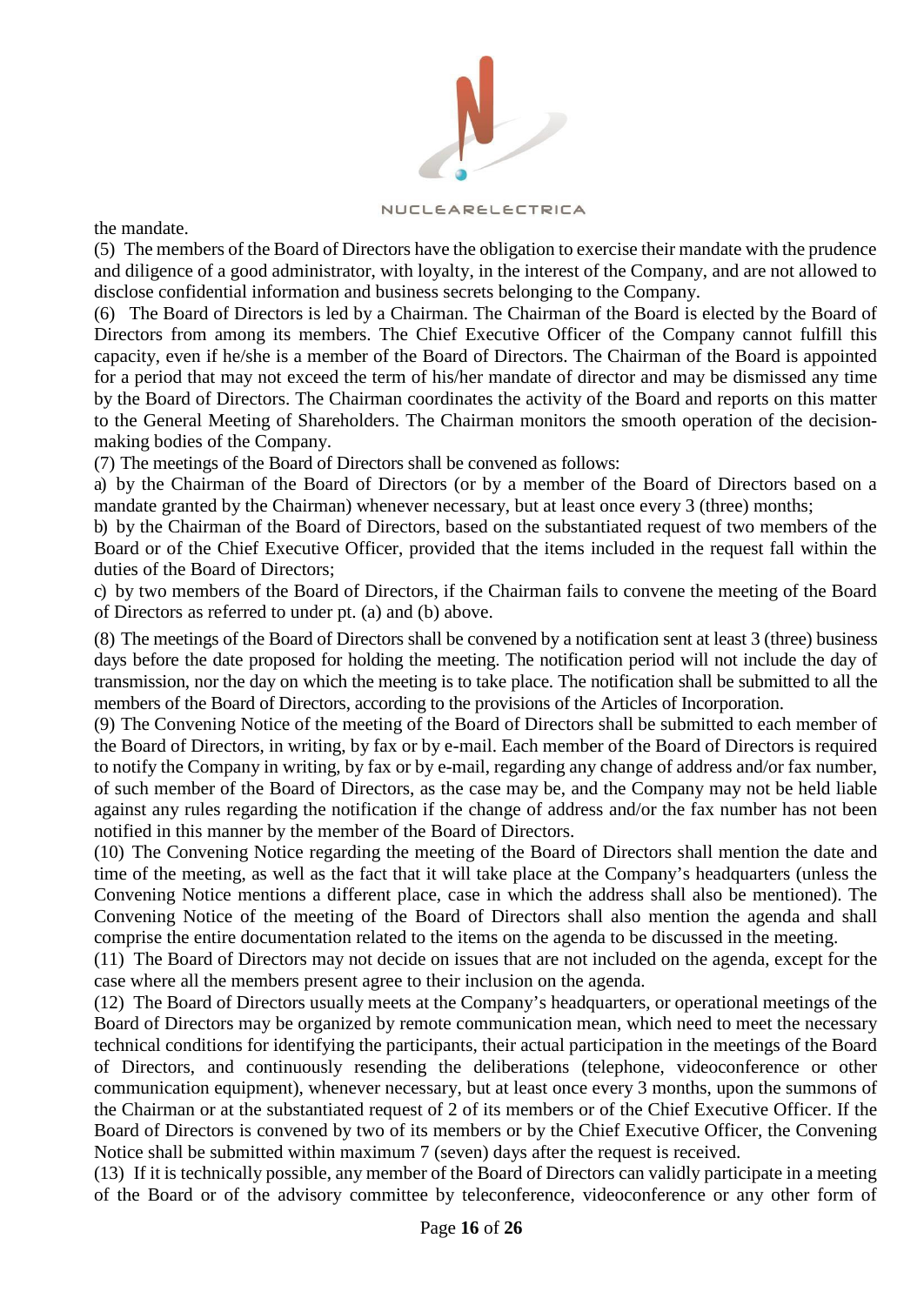

communications equipment, provided they allow the identification of the participants, their actual participation in the meeting of the Board and the continuous transmission of the meeting.

(14) The person participating by teleconference, videoconference or any other form of communications equipment that complies with the requirements set out in the paragraph above shall be considered personally present in such meeting and shall be taken into account when establishing the quorum, as having a voting right.

(15) The Board of Directors is chaired by the Chairman, and in his/her absence, by a member based on the Chairman's mandate. The Chairman appoints a secretary from the employees of the Company.

(16) The Board of Directors takes valid decisions in the presence of a majority of its members, and the decisions taken in the Board of Directors are adopted with the majority of the members present. The decision regarding the appointment or revocation of the Chairman of the Board of Directors is taken with the vote of the majority of the members of the Board of Directors. The Chairman of the Board of Directors shall have the decisive vote in case of a vote parity.

(17) The members of the Board of Directors can only be represented in meetings by other members of the Board based on a special Power of Attorney or a general discretionary mandate. A member of the Board of Directors may only represent a single absent member.

(18) The debates of the Board of Directors take place according to the agenda set and communicated by the Chairman at least 3 business days in advance. They are written down in the minutes of the meeting, which are recorded in a register sealed and stamped by the Chairman of the Board of Directors.

(19) The minutes are signed by all the members of the Board of Directors who are present and by the secretary. Based on the minutes, the secretary of the Board of Directors drafts his/her decision, which is signed by the Chairman, the secretary and at least another member of the Board of Directors.

(20) The members of the Board of Directors may exercise any act in relation to the management of the Company in its interest, within the limit of the rights granted thereto.

(21) In exceptional cases, substantiated by the urgency of the situation and the interest of the Company, the decisions of the Board of Directors may be taken by the members' unanimous vote expressed in writing, without meeting. In order to take a decision without meeting, it is necessary for the proposal to be communicated in writing, including by e-mail and accompanied by the related documentation, prior to taking the decision. This procedure may not be applied for the decisions of the Board of Directors related to the financial statements or the authorized capital.

(22) The meetings shall be attended by the Chairman and the members of the Board of Directors. As applicable, when he/she deems it necessary, the Chairman of the Board of Directors may invite to the meetings executive managers, internal auditors, and other employees of the Company or specialists in various fields of business, from outside the Company. Furthermore, the Chairman of the trade union may also be invited, in order to discuss issues of professional, economic and social interest. In order to defend the professional, economic and social rights and interests of members, the former shall receive from the Company's management the information required to negotiate the collective employment agreements. The articles from the decisions of the Board of Directors regarding issues of professional, economic and social interest shall be communicated in writing to the representative trade union, within two business days after the meeting takes place.

(23) The members of the Board of Directors are jointly liable towards the Company for:

a) the reality of the payments made by Shareholders;

b) the real existence of the dividends paid;

c) the existence of the registers required by law and their accurate keeping;

d) the exact implementation of the resolutions of the General Meeting of Shareholders;

e) the strict fulfilment of the duties that the law and the Articles of Incorporation impose.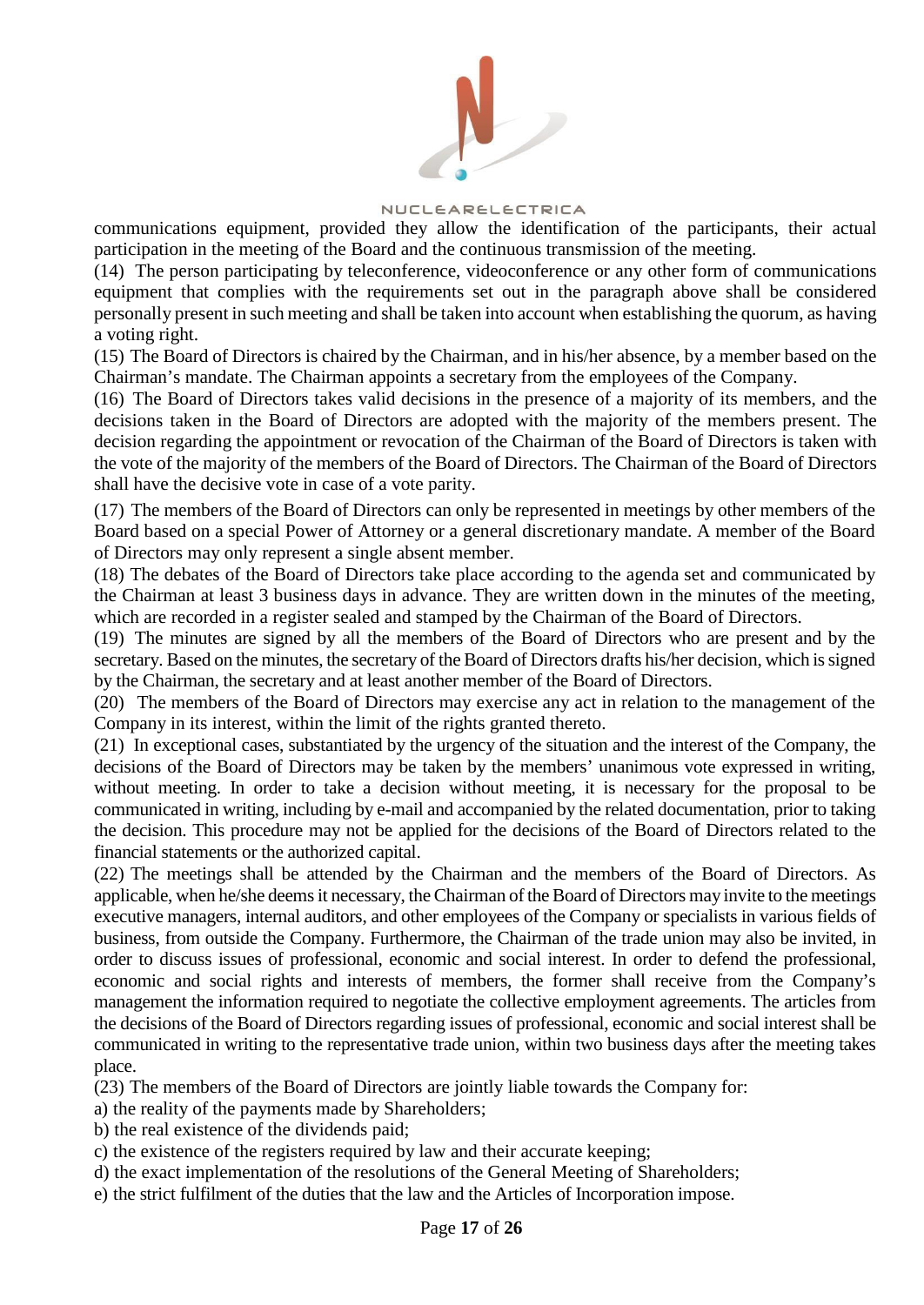

## **Duties of the Board of Directors**

### Art. 20 par. (3) **The Board of Directors also has the following duties**:

- a) exercises control over the manner in which the Chief Executive Officer and the other Managers govern the Company;
- b) approves the revenues and expenditures budget;
- c) approves the management plan prepared by the Chief Executive Officer and/or other Managers;
- d) submits to the General Meeting of Shareholders an annual report on the management activity;
- e) represents the Company in relationship with the Chief Executive Officers and the appointed Managers;
	- f) endorses the financial statements of the Company;
	- g) approves the Report of the Chief Executive Officer and the Reports of the Managers;
	- h) proposes to the General Meeting of Shareholders the appointment and revocation of the financial auditor, as well as the minimum term of the audit contract.
	- i) approves the mandate contracts of the Chief Executive Officer and of the appointed Managers, thus establishing the organization of the activity of the managers;
	- j) approves the persons empowered to negotiate the Collective Employment Agreement with the representative trade unions and/or with the representatives of the employees, as well as the negotiation mandate granted thereto;
	- k) approves the Company's Collective Employment Agreement;
	- l) approves the Organization and Operation Regulations of the Board of Directors;
	- m) approves the activity schedules (production, research development, technological engineering, investments, etc);
	- n) approves the organizational structure of the Company and the number of positions, as well as the Company's Organization and Operation Regulations;
	- o) approves the energy transactions strategy of the Company;
	- p) approves the conclusion of any contract/document which raises legal obligations for the Company (acts of acquisition, sale, exchange or pledge as guarantee for non-current assets belonging to the Company), the value of which does not exceed, individually and cumulated, during a financial year, 20% of the total non-current assets of the Company less receivables, in compliance with the competence limits set out in the Annex to these Articles of Incorporation;
	- q) approves the renting of tangible assets, for a period greater than 1 year, with an individual and cumulated value in relation to the same co-contractor or the persons involved or acting together, not exceeding 20 % of the total value of non-current assets, less receivables, as of the date of conclusion of the legal act, as well as associations for periods greater than one year, which do not exceed the same value;
	- r) approves the mandate of Nuclearelectrica's representatives in the General Meeting of Shareholders of S.C. Energonuclear S.A. for the decisions which fall under the competence of S.C. Energonuclear S.A. with the exception of those for which a resolution of the Company's General Meeting of Shareholders is necessary, in compliance with the provisions of these Articles of Incorporation."

(2) The Board of Directors is responsible for the endorsement/approval of the contracts, loans and different operations at the level of the Company, according to the competence limits set out in the Annex to these Articles of Incorporation.

(3) The Board of Directors may create advisory committees, made up at least of 2 members of the Board,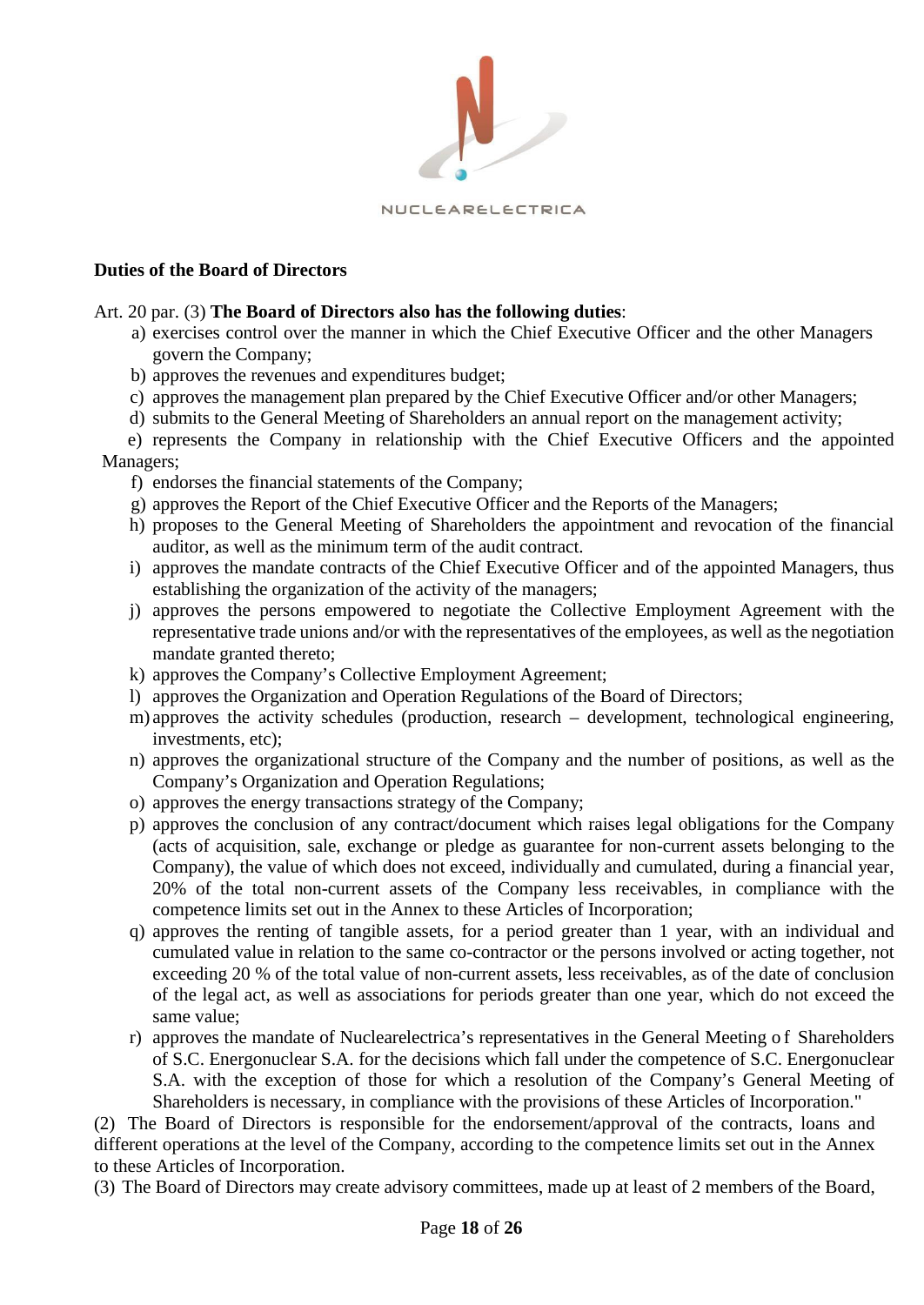

NUCLEARELECTRICA

and entrusted with the performance of investigations and the elaboration of recommendations for the Board.

(4) Within the Board of Directors, a Nomination and Remuneration Committee and an Audit Committee shall be set up. The Board of Directors may decide on setting up other advisory committees.

(5) The advisory committees are made up of at least 2 (two) members of the Board and at least a member of each Advisory Committee must be an independent non-executive director. The actual number of members of each advisory committee will be set by a resolution of the Board of Directors. The Advisory Audit Committee and the Nomination and Remuneration Committee are composed of non-executive directors only. At least one member of the Advisory Audit Committee should have experience in applying accounting principles or in financial audit.

(6) The Nomination and Remuneration Committee makes proposals for the position of member of the Board of Directors, Chief Executive Officer and Managers, elaborates and proposes to the Board of Directors the procedure for selecting the members of the Board of Directors, the Chief Executive Officer, the Managers, as well as for other management positions, formulates proposals regarding the remuneration of the Chief Executive Officer, Managers and other management positions.

The Advisory Audit Committee fulfills the duties laid down as the responsibilities of this committee under the legislation governing the statutory audit of financial statements.

(7) The Board of Directors shall decide on the additional duties of the Nomination and Remuneration Committee and the Advisory Audit Committee, as well as on the duties of the other Advisory Committees that it establishes.

(8) At the proposal of the Chairmen or of the members of Advisory Committees, the Board of Directors may approve the hiring of independent external permanent experts, natural persons or legal entities, specialists in the fields of business of the Advisory Committees, and who will assist their members in their work, also establishing the remuneration of these experts.

# *The Chief Executive Officer and the Managers*

**Art. 21** (1) The Board of Directors delegates the management of the Company to one or more Directors, naming one of them Chief Executive Officer. The Chief Executive Officer may be appointed from among the directors, becoming thus an executive director or from outside the Board of Directors. Within the Board of Directors, only one director may be an executive director. Within the meaning of these Articles of Incorporation, the term "Manager" means the person who has been delegated management duties regarding the Company by means of a resolution of the Board of Directors and who concludes a mandate contract with the Company, in compliance with the applicable legal provisions.

(2) The Chief Executive Officer represents the Company in relation to third parties and in court. The Board of Directors represents the Company in relation to the Mangers.

(3) Managers are responsible for taking all the necessary measures related to the governing of the Company, within the limits of the Company's scope of business, and in compliance with the competences exclusively reserved by law or by the Articles of Incorporation to the Board of Directors and the General Meeting of Shareholders.

(4) The Chief Executive Officer and the Managers appointed by the Board of Directors shall have the duties established under the mandate contracts approved by resolution of the Board of Directors. The Chief Executive Officer shall coordinate and monitor the activity of the Managers appointed by the Board of Directors.

(5) Any Director may request from the Chief Executive Officer and the Managers information regarding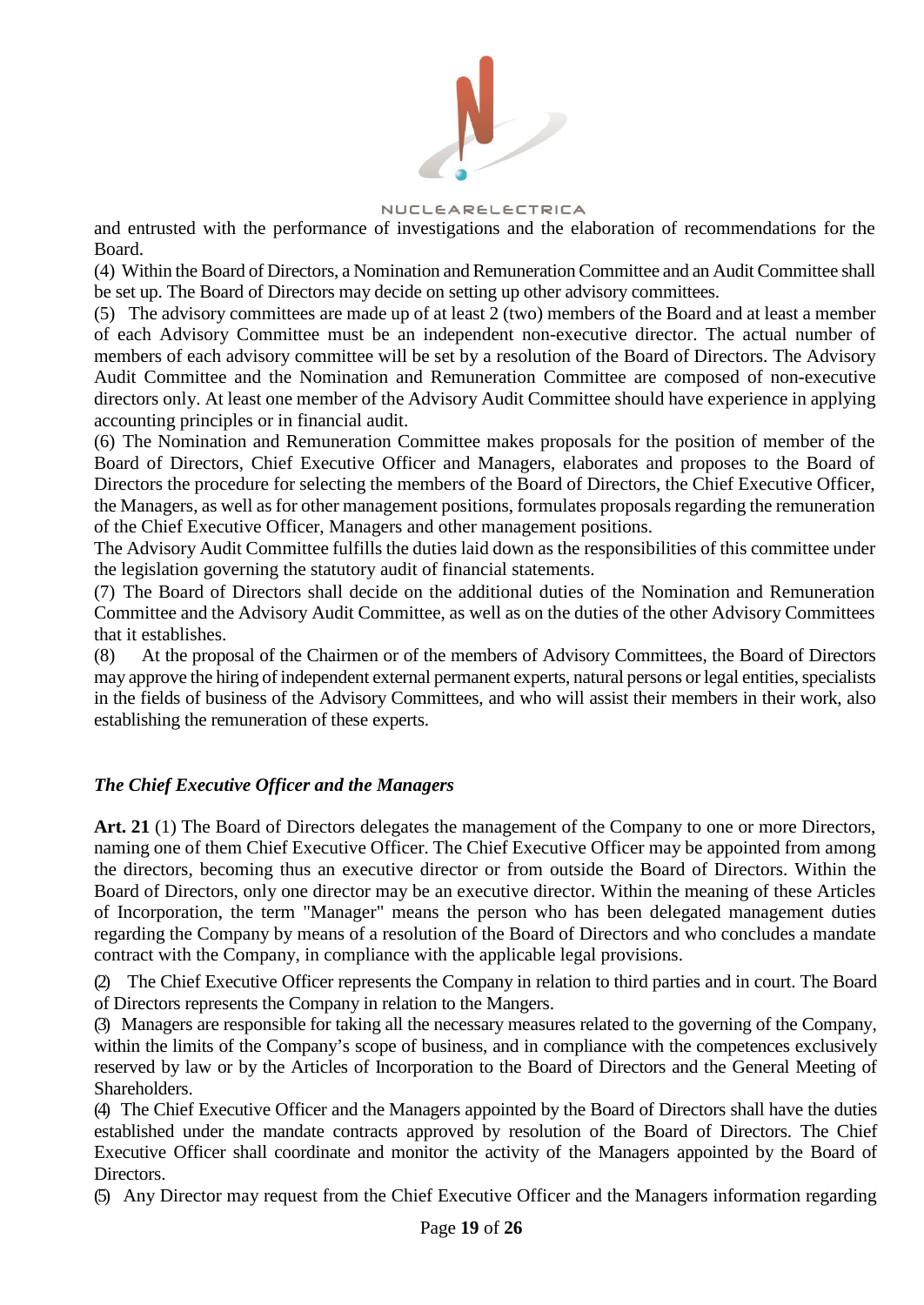

the operational management of the Company. The Chief Executive Officer and the Managers have the obligation to inform the Board of Directors on a regular basis and comprehensively on the operations undertaken and on those envisaged.

(6) The Chief Executive Officer and the Managers must expressly accept to fulfil the mandate. The Company is required to conclude a liability insurance of the Directors and Managers ("Directors & Officers Liability"), to cover the civil liability towards third parties of the Company itself, as well as of its management (Chief Executive Officer, Managers, Board of Directors). The costs related to this insurance shall be borne by the Company.

(7) During the fulfillment of the mandate, the Chief Executive Officer and the Managers may not conclude an employment agreement with the Company. In case the Chief Executive Officer or the Managers were appointed from among the Company's employees, the employment agreement concluded shall be suspended with the operation of the law as of the date she/he has accepted the mandate. Throughout the period of exercising the office of Chief Executive Officer/Manager, the Chief Executive Officer/Managers shall conclude a mandate/management contract with the Company. The Company shall be liable to the Chief Executive Officer and the Managers in case of unjustified dismissal from office, under the conditions of the law and the mandate/management contract.

(8) The Chief Executive Officer and the Managers have the obligation to exercise their mandate with the prudence and diligence of a good administrator, with loyalty, in the interest of the Company, and are not allowed to disclose confidential information and business secrets belonging to the Company, both during the term of exercising their mandate of Chief Executive Officer/Manager, as well as for a period of 5 years after the termination of this position.

## *Obligations of the Members of the Board of Directors, of the Chief Executive Officer and of the Managers*

## **Art. 22**

(1) The members of the Board of Directors, the Chief Executive Officer and the Managers have obligations of diligence and loyalty towards the Company's Shareholders.

(2) The members of the Board of Directors, the Chief Executive Officer and the Managers are responsible to the General Meeting of Shareholders of the Company, according to the legal provisions related to the mandate. The decisions of the members of the Board of Directors, the Chief Executive Officer and the Managers shall be taken after due diligence on the relevant circumstances existing at the time when such decisions were taken.

(3) The members of the Board of Directors, the Chief Executive Officer and the Managers shall not disclose the confidential information and trade secrets of the Company that they have access to. This obligation shall also lie with them after the termination of their mandate.

(4) If a member of the Board of Directors, the Chief Executive Officer or a Manager has in a particular operation, directly or indirectly, interests that are contrary to the interests of the Company, he/she must inform the other members in this regard, as well as the internal auditors, and must not take part in any deliberations concerning this operation.

(5) The same obligation also lies with the members of the Board of Directors, the Chief Executive Officer and the Managers if, in a certain operation, they know that their spouse, relatives or kin up to the 4th degree are interested.

(6) The interdictions set out under par. (4) and (5), regarding the participation, deliberation and voting of the members of the Board of Directors, the decisions of the Chief Executive Officer and of the Managers, are not applicable if the subject matter of the vote/decision consists in:

a) offering for subscription to a member of the Board of Directors, the Chief Executive Officer and the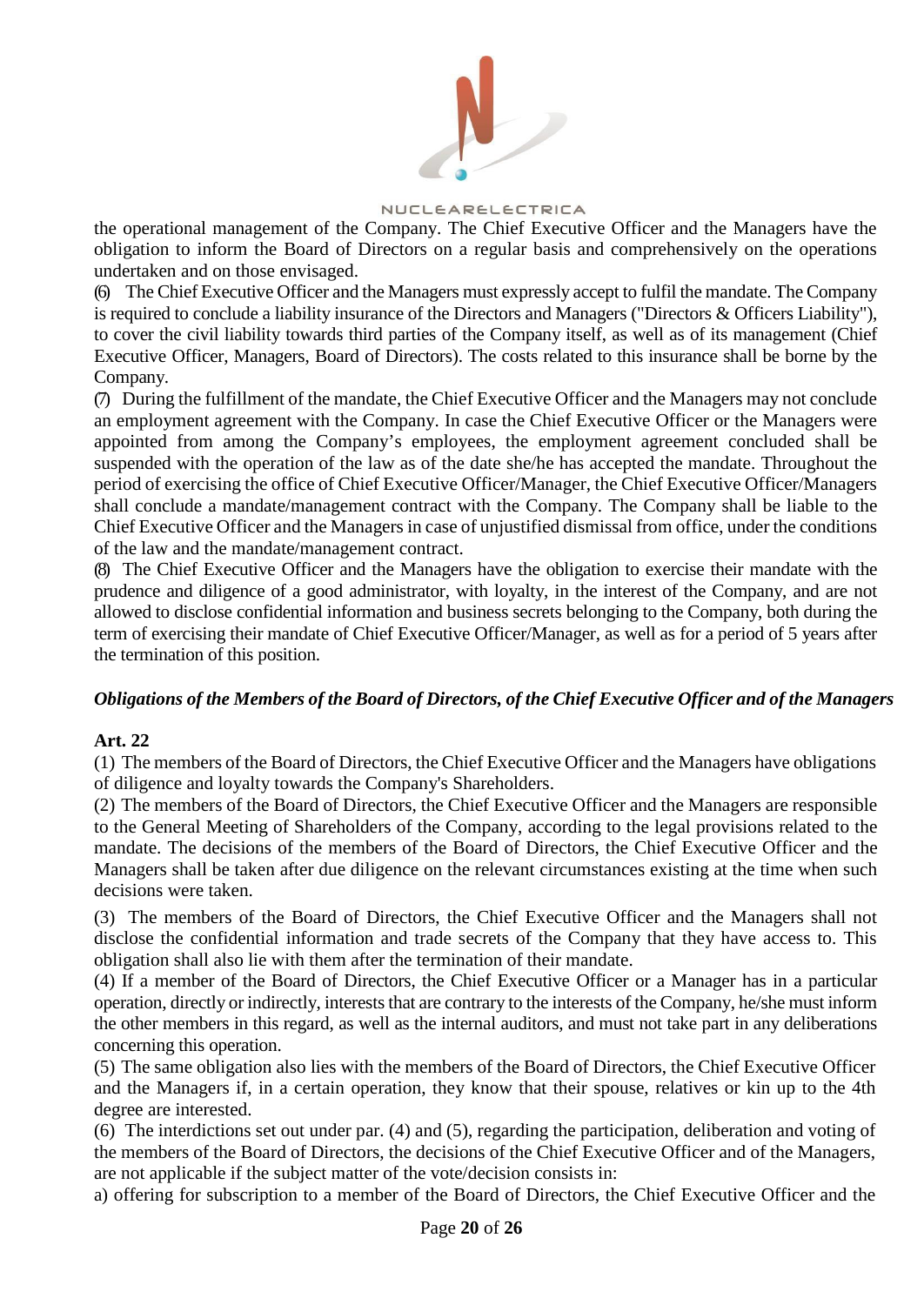

Managers or to the persons referred to under par. (5) Company shares or bonds;

b) granting by a member of the Board of Directors, the Chief Executive Officer and the Managers or by the persons referred to under par. (5) of a loan or the establishment of a guarantee in favor of the Company. (7) The member of the Board of Directors, the Chief Executive Officer and the Managers who failed to comply with the provisions of par. (4) and (5) are liable for the damages resulting for the Company.

(8) The Company is forbidden to credit the members of the Board of Directors, the Chief Executive Officer and the Managers, through operations, such as:

a) granting loans;

b) granting them financial advantages on the occasion or following the conclusion by the Company with them of operations of delivery of goods, provision of services or execution of works;

c) guaranteeing, directly or indirectly, in whole or in part, any loans granted to the members of the Board of Directors, the Chief Executive Officer and the Managers, at the same time or subsequently to the granting of the loan;

d) guaranteeing, directly or indirectly, in whole or in part, the execution by the members of the Board of Directors, the Chief Executive Officer and the Managers of any other personal obligations thereof in relation to third parties;

e) acquiring, for consideration or payment, in whole or in part, a receivable having as subject matter a loan granted by a third person to the members of the Board of Directors, the Chief Executive Officer and the Managers, or another personal benefit thereof.

(9) The provisions of par. (8) are also applicable to the operations that the spouse, relatives or kin up to the 4th degree are interested in, including those of the members of the Board of Directors, the Chief Executive Officer or the Managers; furthermore, if the operation concerns a civil or trading company in which one of the afore-mentioned persons is a director or holds, alone or together with one of the abovementioned persons, a share of at least 20% of the value of the subscribed share capital.

(10) The provisions of par. (8) do not apply if the operation is concluded by the Company in the conditions of the current exercise of its activity, and the clauses of the operation are not more favorable to the persons referred to under par. (8) and (9) than those that the Company normally applies in relation to third parties.

## **Chapter 6 Company Audit**

## *Financial Audit and Internal Audit*

**Art. 23** (1) The auditing of the financial statements shall be performed by a financial auditor, member of the Chamber of Financial Auditors in Romania, appointed by the Ordinary General Meeting of Shareholders, based on a contract for the provision of specialized services.

(2) The financial auditor has the obligation to audit the financial statements of the Company, i.e. to check the correct reflection of the situation of corporate assets and the financial performance of the Company. Furthermore, the financial auditor has the legal obligation to prepare and present to the General Meeting of Shareholders a report regarding the annual financial statements.

(3) The Company organizes the internal audit in compliance with the legal provisions.

**Chapter 7 Activity of the Company**

Page **21** of **26**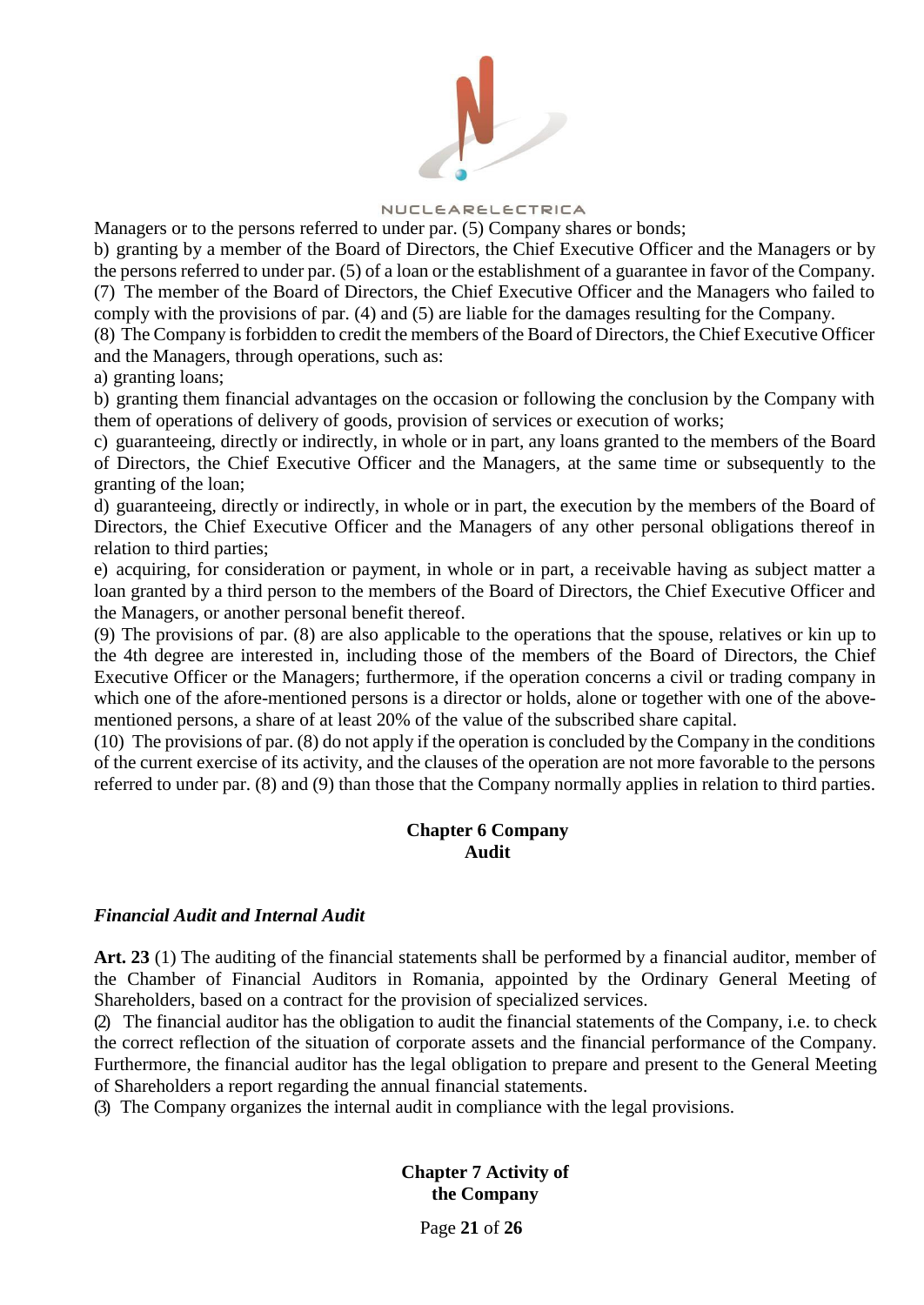

## *Financing its Own Activity*

**Art. 24** In order to achieve the scope of business, and in compliance with the duties established, the Company uses the financing sources established according to the law, bank loans and other financial sources.

# *Financial Year*

**Art. 25** The financial year starts on January 1st and ends on December 31st of each year. *Personnel of the Company*

**Art. 26** (1) The personnel of the Company is hired and/or dismissed by the Chief Executive Officer and, as applicable, by the Managers that have this competence established under the mandate contract approved by the Board of Directors or by Decision of the Chief Executive Officer. The hiring and dismissal of personnel from the subsidiaries of the trading company, except for those in the management thereof, may be done by the manager of the subsidiary, within the limits of the delegation of competence that was granted thereto by the Chief Executive Officer. The rights and obligations of the Company's personnel are established in the Organization and Operation Regulations, the Collective Employment Agreement, the Internal Regulations and the Job Description. Salary rights and other rights due to the personnel are established under the Collective Employment Agreement.

(2) Furthermore, the personnel of the Company comply with the provisions of the Code of Conduct for Employees of the Nuclear Industry.

## *Amortization of Fixed Assets*

Art. 27 The amortization of the Company's tangible and intangible assets shall be calculated pursuant to the amortization method established by the Board of Directors, in compliance with the legal regulations.

## *Accounting Records and the Preparation of Financial Statements*

**Art. 28** The Company shall keep the accounting records in RON and has the obligation to prepare the annual financial statements in compliance with the applicable legal provisions in force.

## *Calculation and Distribution of Profit*

**Art. 29** (1) The profit of the Company is established on the basis of the annual financial statements, approved by the General Meeting of Shareholders.

(2) The taxable profit is established under the conditions of the law.

(3) The profit of the Company, remaining following the payment of corporate tax, shall be distributed in compliance the resolution of the General Meeting of Shareholders and the legal provisions in force.

(4) The Company constitutes a reserve fund and other funds, under the conditions of the law. At least 5% from the Company's profit shall be taken every year for the formation of the reserve fund, until it reaches at least one fifth of the share capital.

(5) The payment of dividends due to Shareholders is done by the Company, under the conditions of the law.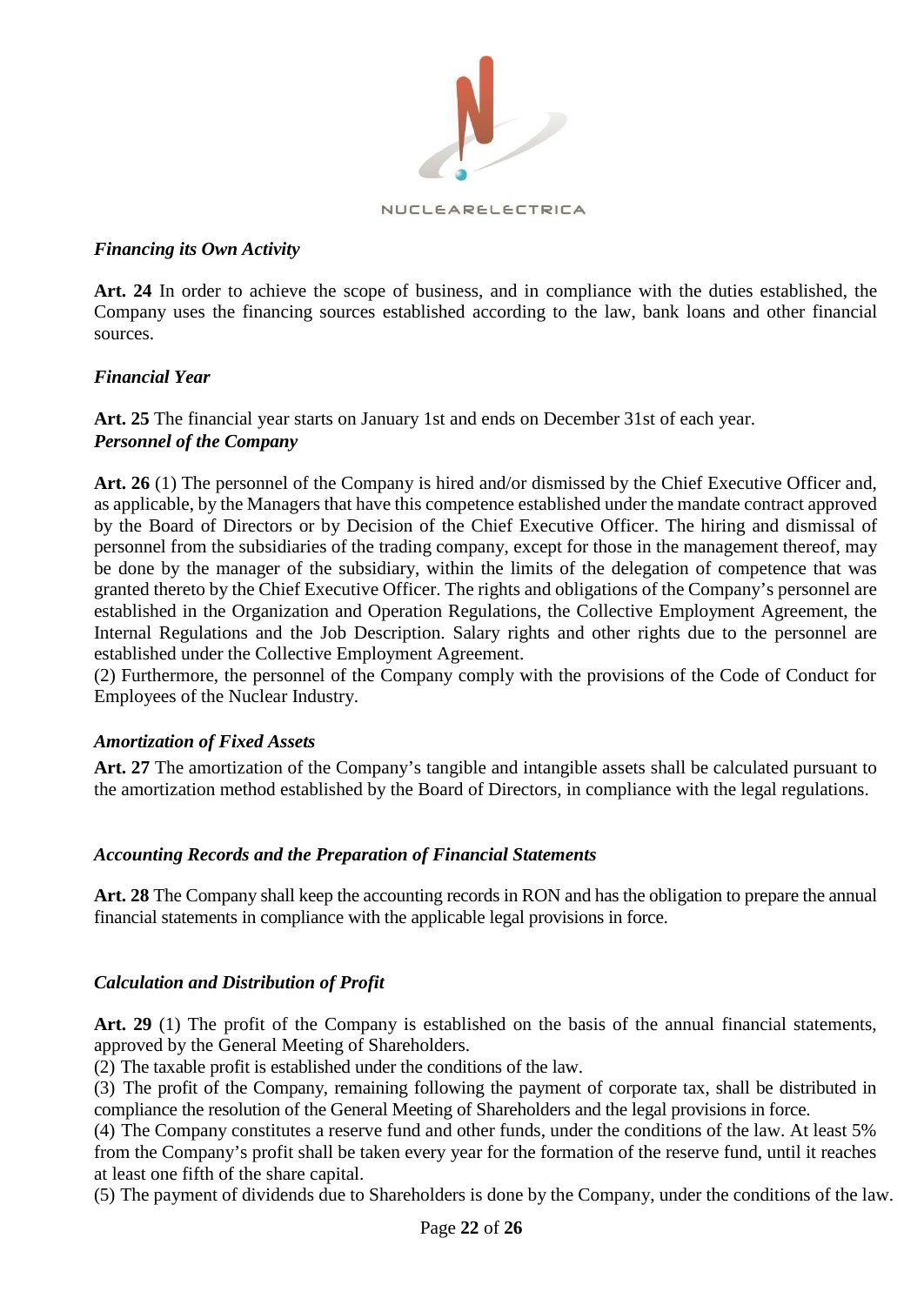

(6) The dividends are distributed to the Shareholders in proportion to the number of the shares hold. (7) The losses shall be borne by the Shareholders proportionally to their contribution to the share capital of the Company.

## *Company Registers*

**Art. 30** The Company shall keep, with the care of the Directors, all the registers laid down by the law. The Register of Shareholders shall be kept by the Central Depository.

# **Chapter 8 Association, Amendment of the Legal Form, Dissolution, Liquidation, Disputes**

## *Association*

**Art. 31** The Company may constitute, alone or together with other legal entity and/or natural persons, from Romania or abroad, other trading companies and/or other legal entities with similar scope of business, under the conditions set out by the law and by these Articles of Incorporation. The Company's conditions for the participation in the incorporation of new legal entities or in association contracts shall be established by the Articles of Incorporation or association contracts, that shall be approved by the General Meeting of Shareholders.

## *Amendment of the Legal Form*

**Art. 32** (1) The Company may be transformed into a different legal form of company by the resolution of the General Meeting of Shareholders. During the period when the Romanian State is a Shareholder, the amendment of the legal form of the Company may only be done with the approval of the competent ministry, under the authority of which the Company operates, through the proxies mandated to represent the interests of the state capital.

(2) The new company will fulfill the legal registration and publication formalities, required at the incorporation of companies.

# *Dissolution of the Company*

**Art. 33** (1) The Dissolution of the Company may tale place in the following situations:

a) the impossibility to achieve the Company's scope of business;

b) the declaration of the Company's nullity;

c) the resolution of the General Meeting of Shareholders, adopted in compliance with the provisions of art. 15 of these Articles of Incorporation;

d) the Company's bankruptcy;

e) other situations governed by the legal provisions.

(2) The dissolution of the Company must be registered at the Trade Register Office with territorial competence, and published in the Official Gazette of Romania, Part IV, in compliance with the relevant legislation.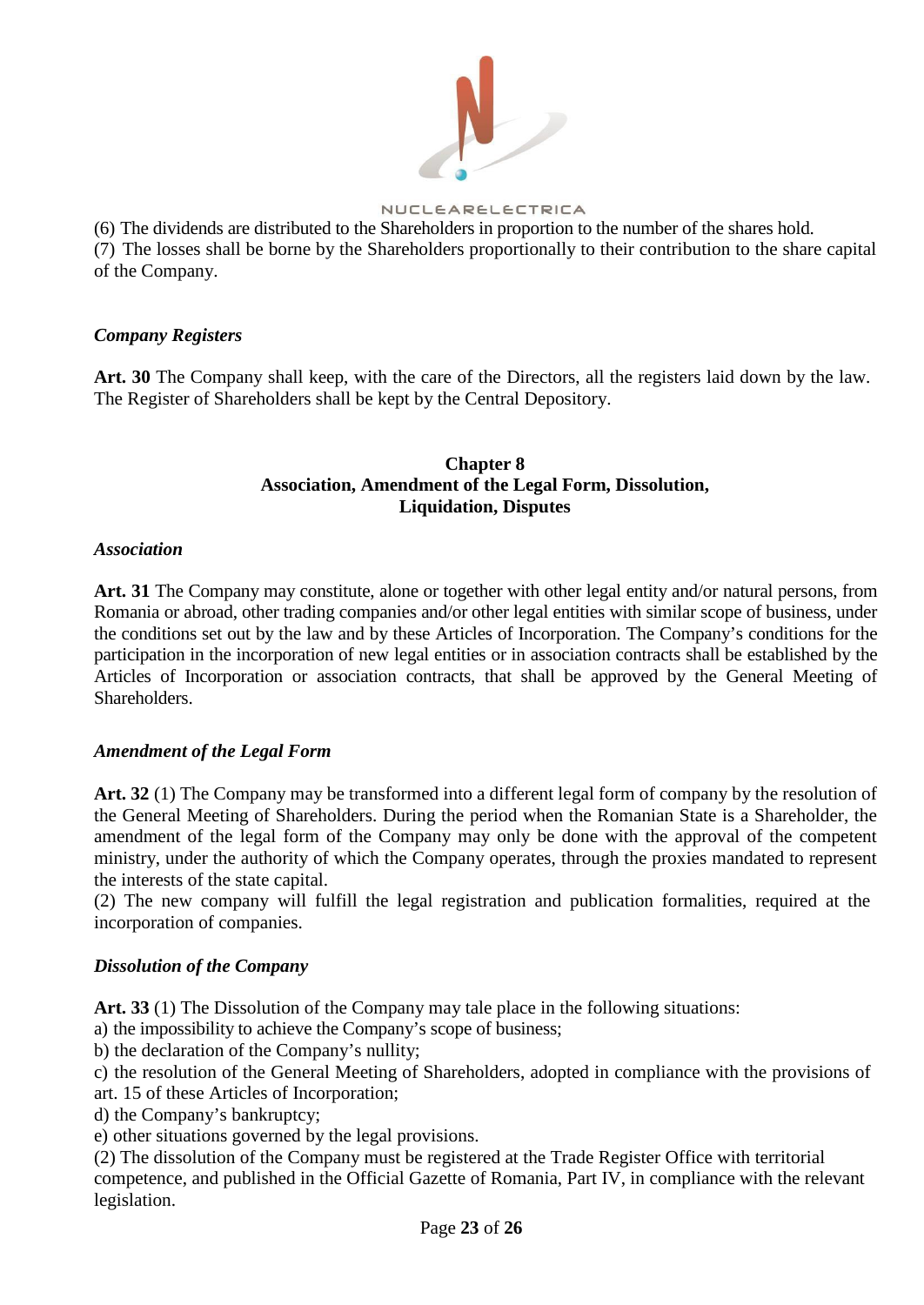

# *Liquidation of the Company*

**Art. 34** (1) In case of dissolution, the Company shall be liquidated. (2) The liquidation of the Company and the distribution of its corporate assets shall be done in compliance with the procedure laid down by the law.

## *Disputes*

**Art. 35** Disputes of any kind, arisen between the Company and Romanian or foreign natural persons and/or legal entities fall under the competence of the courts of law.

## **Chapter 9 Final Provisions**

**Art. 36** (1) These Articles of Incorporation may be amended by resolution of the General Meeting of Shareholders, in compliance with the Romanian legislation.

(2) The provisions of these Articles of Incorporation are supplemented with the provisions of Law No. 31/1990, republished and amended, and other applicable legal provisions in force, as well as the capital markets law, which governs the activity of issuers of shares admitted for trading on a regulated market.